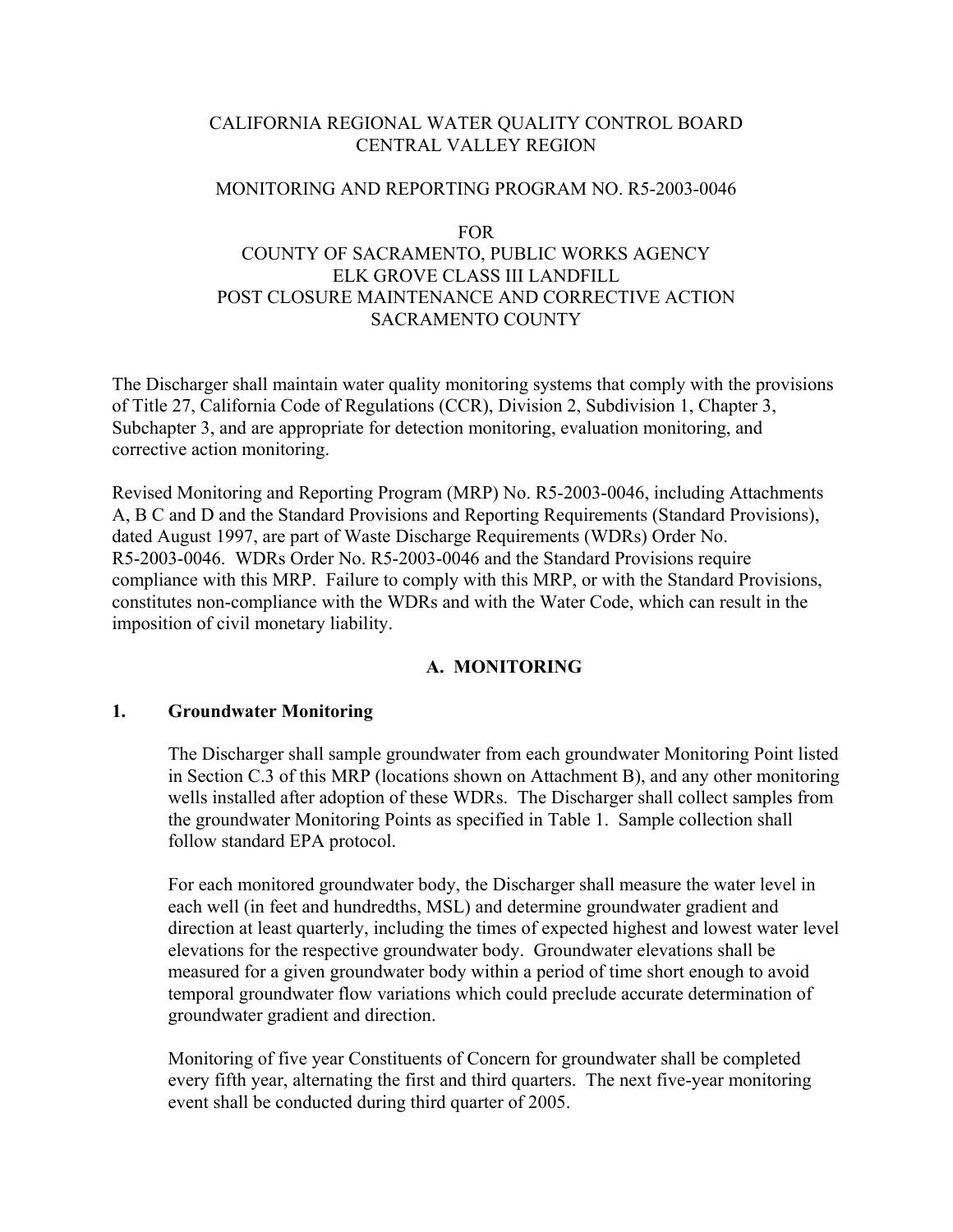#### **2. Surface Water Monitoring**

The Discharger shall sample Laguna Creek at surface water Monitoring Points R-1, R-2, R-3 and R-4 (as shown on Attachment B). The Discharger shall collect surface water samples after the first storm of the rainy season which produces significant flow and during at least one other storm event in the wet season. The Discharger shall collect samples from each station as specified in Table 2. Sample collection shall follow standard EPA procedures.

Monitoring of five year Constituents of Concern for groundwater shall be completed every fifth year during the first quarter. The next five-year monitoring event shall be conducted during the first quarter of 2005.

#### **3. Groundwater Extraction Well Monitoring**

The Discharger shall monitor extraction wells EW-5 and EW-6 in accordance with Table 3. Samples shall be collected and analyzed both prior to and after treatment for each extraction well at the specified frequencies. Any future extraction wells that are installed shall also be monitored as specified in Table 3.

#### **4. Unsaturated Zone Monitoring**

 The Discharger shall monitor on-site and off-site landfill gas probes for the presence of methane and carbon dioxide.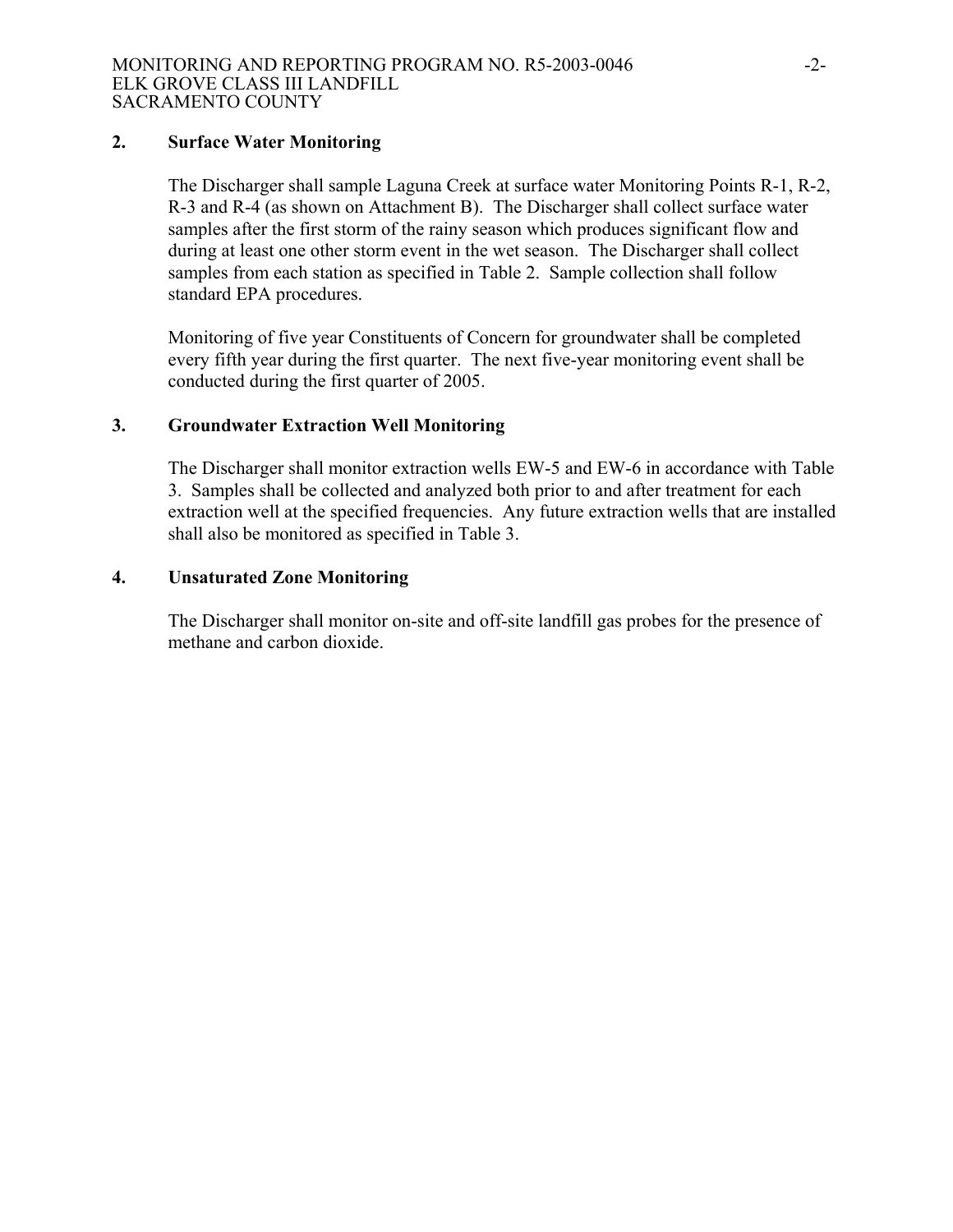#### MONITORING AND REPORTING PROGRAM NO. R5-2003-0046 -3- ELK GROVE CLASS III LANDFILL SACRAMENTO COUNTY

| TABLE 1 – GROUNDWATER MONITORING PROGRAM                   |                    |                      |                        |
|------------------------------------------------------------|--------------------|----------------------|------------------------|
| Parameter                                                  | Units              | <b>Test Method</b>   | <b>Frequency</b>       |
| <b>Field Parameters</b>                                    |                    |                      |                        |
| Temperature                                                | $\circ$ F          | <b>Field Measure</b> | Quarterly              |
| <b>Groundwater Elevation</b>                               | Feet (100ths), MSL | <b>Field Measure</b> | Quarterly              |
| Specific Conductance                                       | umhos/cm           | <b>Field Measure</b> | Quarterly              |
| pH                                                         | Number             | <b>Field Measure</b> | Quarterly              |
| Turbidity                                                  | <b>NTU</b>         | <b>Field Measure</b> | Quarterly              |
| <b>Monitoring Parameters</b>                               |                    |                      |                        |
| <b>Bicarbonate</b>                                         | mg/1               | EPA 310.1            | Quarterly              |
| Carbonate                                                  | mg/1               | <b>EPA 403</b>       | Quarterly              |
| Chloride                                                   | mg/1               | EPA 300.0            | Quarterly              |
| Chemical Oxygen Demand                                     | mg/1               | EPA 410.4            | Quarterly              |
| Dissolved Iron                                             | mg/1               | EPA 6010             | Quarterly              |
| Magnesium                                                  | mg/1               | EPA 6010             | Quarterly              |
| Manganese                                                  | mg/1               | EPA 6010             | Quarterly              |
| Nitrate-Nitrogen                                           | mg/1               | EPA 300.0            | Quarterly              |
| Sulfate                                                    | mg/l               | EPA 300.0            | Quarterly              |
| <b>Total Dissolved Solids</b>                              | mg/1               | EPA 160.1            | Quarterly              |
| <b>Volatile Organic Compounds</b><br>(See Attachment C)    | $\mu$ g/l          | <b>EPA 8260B</b>     | Quarterly <sup>1</sup> |
| Semi-Volatile Organic Compounds µg/l<br>(See Attachment D) |                    | <b>EPA 8270B</b>     | Annually               |
| Metals/General Mineral <sup>2</sup>                        | $\mu$ g/l          | Footnote 2           | Annually               |
| <b>Constituents of Concern</b>                             |                    |                      |                        |
| <b>Total Organic Carbon</b>                                | mg/l               | EPA 415.1            | 5 years                |
| Metals/General Mineral <sup>3</sup>                        | mg/l               | Footnote 3           | 5 years                |

#### **TABLE 1 – GROUNDWATER MONITORING PROGRAM**

 \_\_\_\_\_\_\_\_\_\_\_\_\_\_\_\_\_\_\_\_\_\_\_\_\_\_ 1 VOCs **Monthly** for monitoring well MW-6 and MW-10. Piezometer MW-5 is required to be sampled only for VOCs on a quarterly basis and is not required to be sampled for other constituents.

<sup>2</sup> Metals/General Mineral (by EPA 6010 except where noted): Arsenic (EPA 7061), Cadmium, Chromium (Total), Chromium 6+ (EPA 7197), Copper, Lead (EPA 7421), Mercury (EPA 7470), Nickel (EPA 7520), Selenium (EPA 7741), Silver, and Zinc.

<sup>3</sup> Metals/General Mineral (by EPA 6010 except where noted): Aluminum, Antimony, Barium, Beryllium, Calcium, Potassium, Sodium, Sulfides (9030), Thallium (EPA 7841), Tin, and Vanadium.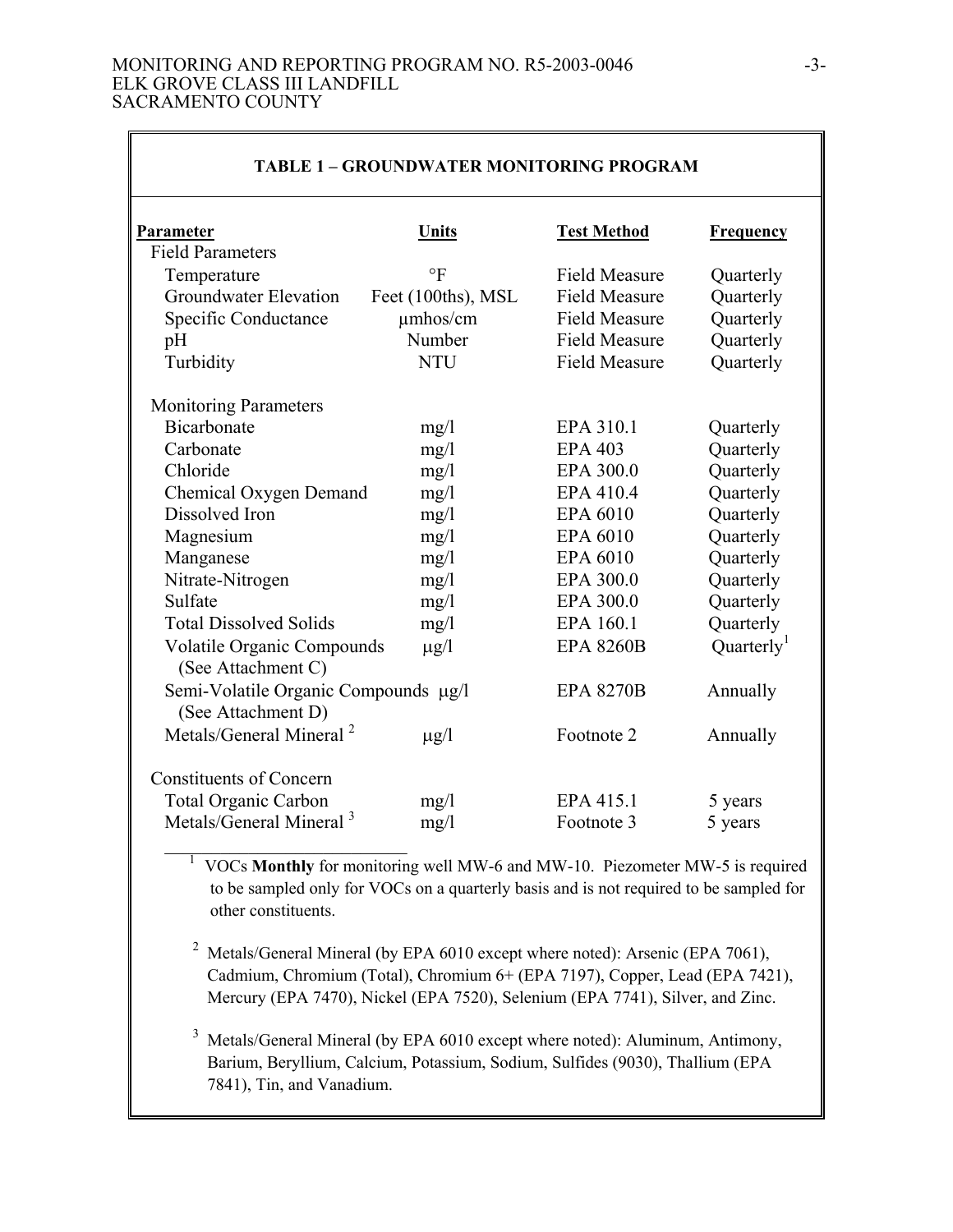#### MONITORING AND REPORTING PROGRAM NO. R5-2003-0046 -4- ELK GROVE CLASS III LANDFILL SACRAMENTO COUNTY

| <b>TABLE 2 - SURFACE WATER MONITORING PROGRAM</b> |               |                      |                          |  |
|---------------------------------------------------|---------------|----------------------|--------------------------|--|
| Parameter                                         | Units         | <b>Test Method</b>   | <b>Frequency</b>         |  |
| <b>Field Parameters</b>                           |               |                      |                          |  |
| pH                                                | Number        | <b>Field Measure</b> | Each Winter <sup>1</sup> |  |
| Specific Conductance                              | $\mu$ mhos/cm | <b>Field Measure</b> | Each Winter <sup>1</sup> |  |
| Temperature                                       | $\circ$ F     | <b>Field Measure</b> | Each Winter <sup>1</sup> |  |
| Turbidity                                         | <b>NTU</b>    | <b>Field Measure</b> | Each Winter <sup>1</sup> |  |
| <b>Monitoring Parameters</b>                      |               |                      |                          |  |
| Chloride                                          | mg/1          | EPA 300.0            | Each Winter <sup>1</sup> |  |
| <b>Chemical Oxygen Demand</b>                     | mg/l          | EPA 410.4            | Each Winter <sup>1</sup> |  |
| Dissolved Iron                                    | mg/1          | EPA 6010             | Each Winter <sup>1</sup> |  |
| Nitrate-Nitrogen                                  | mg/1          | EPA 300.0            | Each Winter <sup>1</sup> |  |
| Manganese                                         | mg/1          | EPA 6010             | Each Winter <sup>1</sup> |  |
| Magnesium                                         | mg/1          | EPA 6010             | Each Winter <sup>1</sup> |  |
| Sulfate                                           | mg/1          | EPA 300.0            | Each Winter <sup>1</sup> |  |
| <b>Total Dissolved Solids</b>                     | mg/1          | EPA 160.1            | Each Winter <sup>1</sup> |  |
| <b>Total Suspended Solids</b>                     | mg/l          | EPA 160.2            | Each Winter <sup>1</sup> |  |
| <b>Constituents of Concern</b>                    |               |                      |                          |  |
| <b>Total Organic Carbon</b>                       | mg/l          | EPA 415.1            | 5 years                  |  |
| Metals/General Mineral <sup>2</sup>               | $\mu$ g/l     | Footnote 2           | 5 years                  |  |

# The first storm of the rainy season and at least one other storm event during the wet season.

<sup>2</sup> Metals/General Mineral (by EPA  $6010$  except where noted): Aluminum, Antimony, Arsenic (EPA 7061), Barium, Beryllium, Cadmium, Calcium, Chromium (Total), Chromium 6+ (EPA 7197), Cobalt, Copper, Cyanide, Iron, Lead (EPA 7421), Manganese, Mercury (EPA 7470), Nickel (EPA 7520), Potassium, Selenium (EPA 7741), Silver, Sodium, Sulfides (9030), Thallium (EPA 7841), Tin, Vanadium, and Zinc.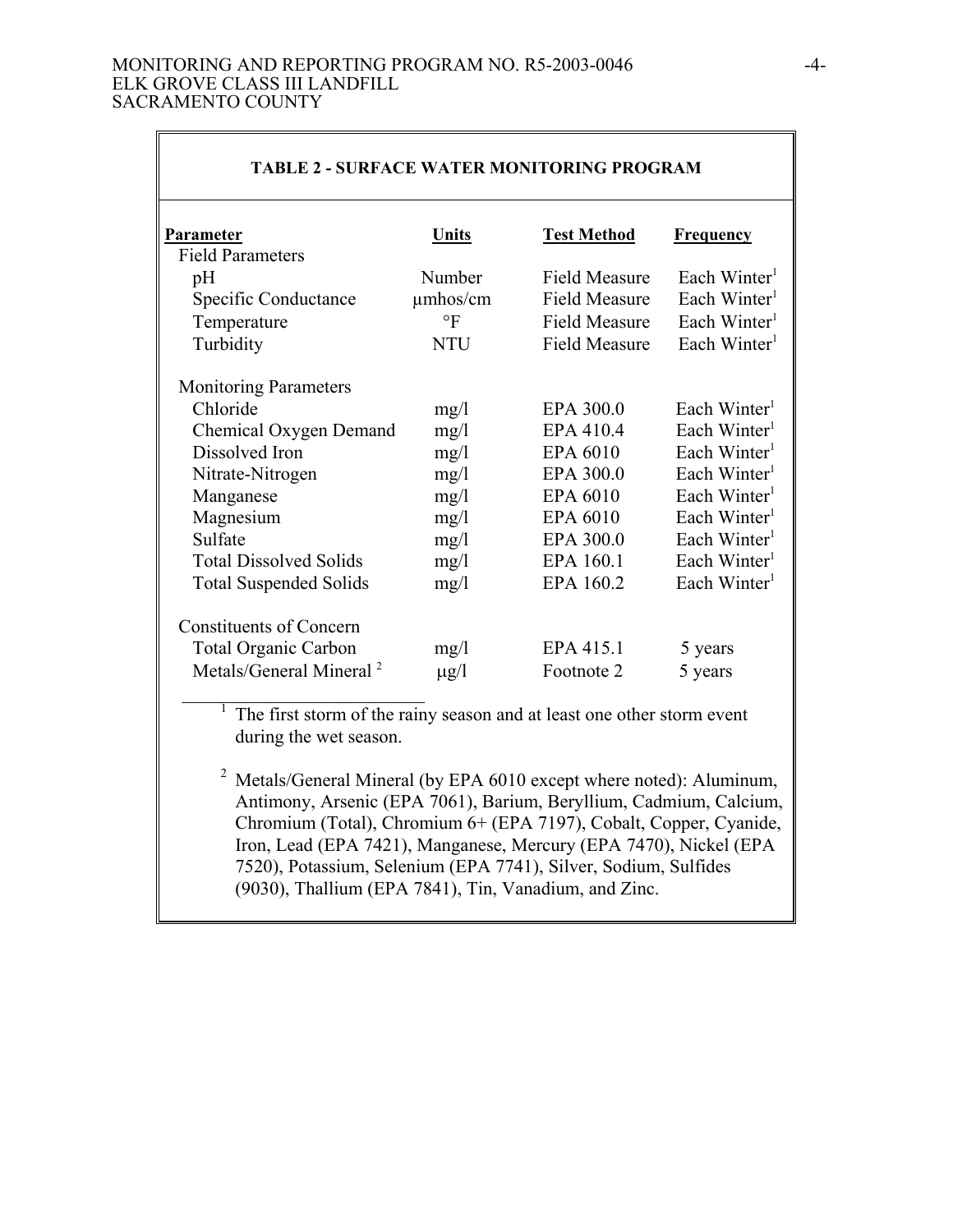| <b>TABLE 3 - GROUNDWATER EXTRACTION WELL MONITORING PROGRAM</b> |               |                      |                            |  |
|-----------------------------------------------------------------|---------------|----------------------|----------------------------|--|
| Parameter                                                       | Units         | <b>Test Method</b>   | <b>Frequency</b>           |  |
| <b>Field Parameters</b>                                         |               |                      |                            |  |
| pH                                                              | Number        | Field Measure        | Quarterly <sup>1</sup>     |  |
| Specific Conductance                                            | $\mu$ mhos/cm | <b>Field Measure</b> | Quarterly <sup>1</sup>     |  |
| Temperature                                                     | $\circ$ F     | <b>Field Measure</b> | Quarter <sup>1</sup>       |  |
| <b>Monitoring Parameters</b>                                    |               |                      |                            |  |
| Bicarbonate                                                     | mg/l          | EPA 310.1            | Quarterly                  |  |
| Chloride                                                        | mg/1          | EPA 300.0            | Quarterly <sup>1</sup>     |  |
| Sulfate                                                         | mg/1          | EPA 300.0            | Quarterly <sup>1</sup>     |  |
| <b>Total Dissolved Solids</b>                                   | mg/1          | EPA 160.1            | Quarterly <sup>1</sup>     |  |
| <b>Volatile Organic Compounds</b><br>(See Attachment C)         | $\mu$ g/l     | EPA 8260B $4$        | Various <sup>1, 2, 5</sup> |  |
| Semi-Volatile Organic Compounds µg/l<br>(See Attachment D)      |               | <b>EPA 8270B</b>     | Various <sup>1, 3</sup>    |  |

Pre-treatment samples from each active extraction well shall be monitored **monthly** for the first three months after the extraction well is brought on-line and **quarterly** thereafter.

- $2<sup>2</sup>$  The treated effluent from each active extraction well shall be monitored for VOCs **weekly** for the first 3 months after the extraction well is brought online and sampling may be reduced to **twice monthly** after three months of weekly data have been collected. If any VOC exceeds the Practical Quantitation Limit (PQL) for a sample of treated groundwater, weekly monitoring shall be resumed until two consecutive samples are below the PQL. Trace detections below the PQL must be flagged.
- The treated effluent from each active extraction well shall be monitored for SVOCs **weekly** for the first 2 weeks after the extraction well is brought online and sampling may be reduced to **quarterly** after two weeks data have been collected. If any SVOC exceeds the Practical Quantitation Limit (PQL) for a sample of treated groundwater, weekly monitoring shall be resumed until two consecutive samples are below the PQL. Trace detections below the PQL must be flagged.

<sup>4</sup> EPA Method 502.2 may be substituted for Method 8260B.

5 Extraction wells EW-1 and EW-4 shall be monitored **quarterly** for VOCs only unless groundwater extraction is initiated in these wells.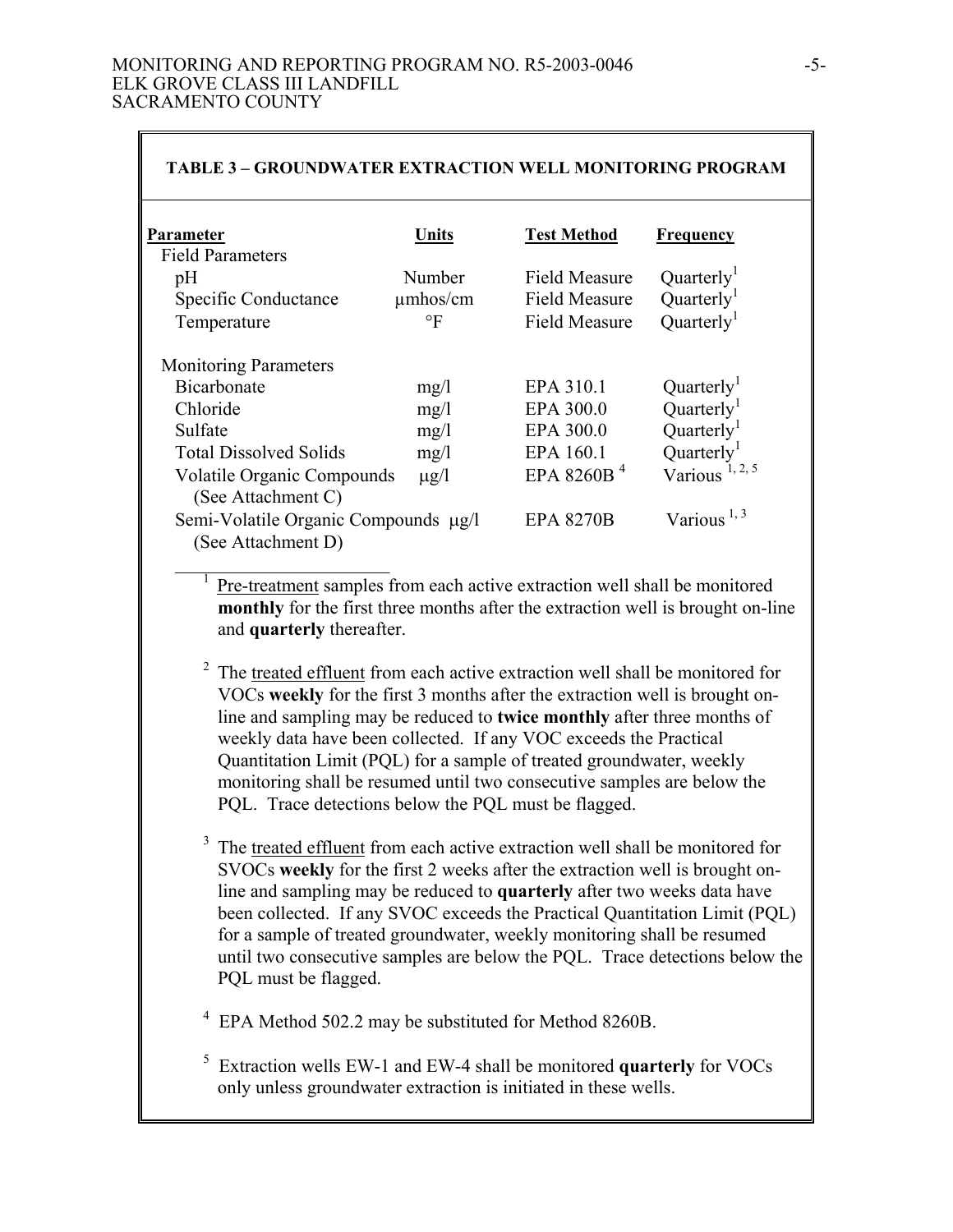#### **B. REPORTING**

The Discharger shall report monitoring data and information as required in this MRP and as required in the Standard Provisions. Reports which do not comply with the required format will be **REJECTED** and the Discharger shall be deemed to be in non-compliance with the WDRs.

#### **1. Quarterly Reports**

The Discharger shall report field and laboratory test results in quarterly monitoring reports. The Discharger shall submit the quarterly monitoring reports to the Board by the **15th day of the month** following the calendar quarter in which the samples were collected or observations made, with the exception of the annual report due by 31 January **(i.e., by 15 April, 15 July, 15 October, and 31 January of each year)**. The Discharger shall arrange the data in tabular form so that the date, the constituents, the concentrations, and the units are readily discernible. The Discharger shall summarize the data to clearly illustrate compliance with waste discharge requirements or the lack thereof. A short discussion of the monitoring results, including notations of any water quality violations, shall precede the tabular summaries. As required by the California Business and Professions Code Sections 6735, 7835, and 7835.1, all reports shall be prepared by a registered professional or their subordinate and signed by the registered professional.

Each quarterly report is to include the information listed in the Standard Provisions as well as:

- (a) tabulated cumulative monitoring data including depth to groundwater measurements, groundwater elevations above mean sea level, groundwater, surface water, and unsaturated zone analytical data, and Concentration Limits;
- (b) a groundwater contour map for the current quarter's groundwater elevation data showing hydraulic gradient and flow direction;
- (c) a copy of the laboratory analytical reports; and
- (d) the status of any ongoing remediation, including all applicable data.

#### **2. Annual Report**

The fourth quarter report shall also constitute the annual report for the previous calendar year. The annual report shall contain both tabular and graphical summaries of the monitoring data obtained during the previous twelve months, so as to show historical trends, and shall propose Concentration Limits for each Constituent of Concern in each monitored medium. The Discharger shall report to the Board the results of any monitoring done more frequently than specified herein.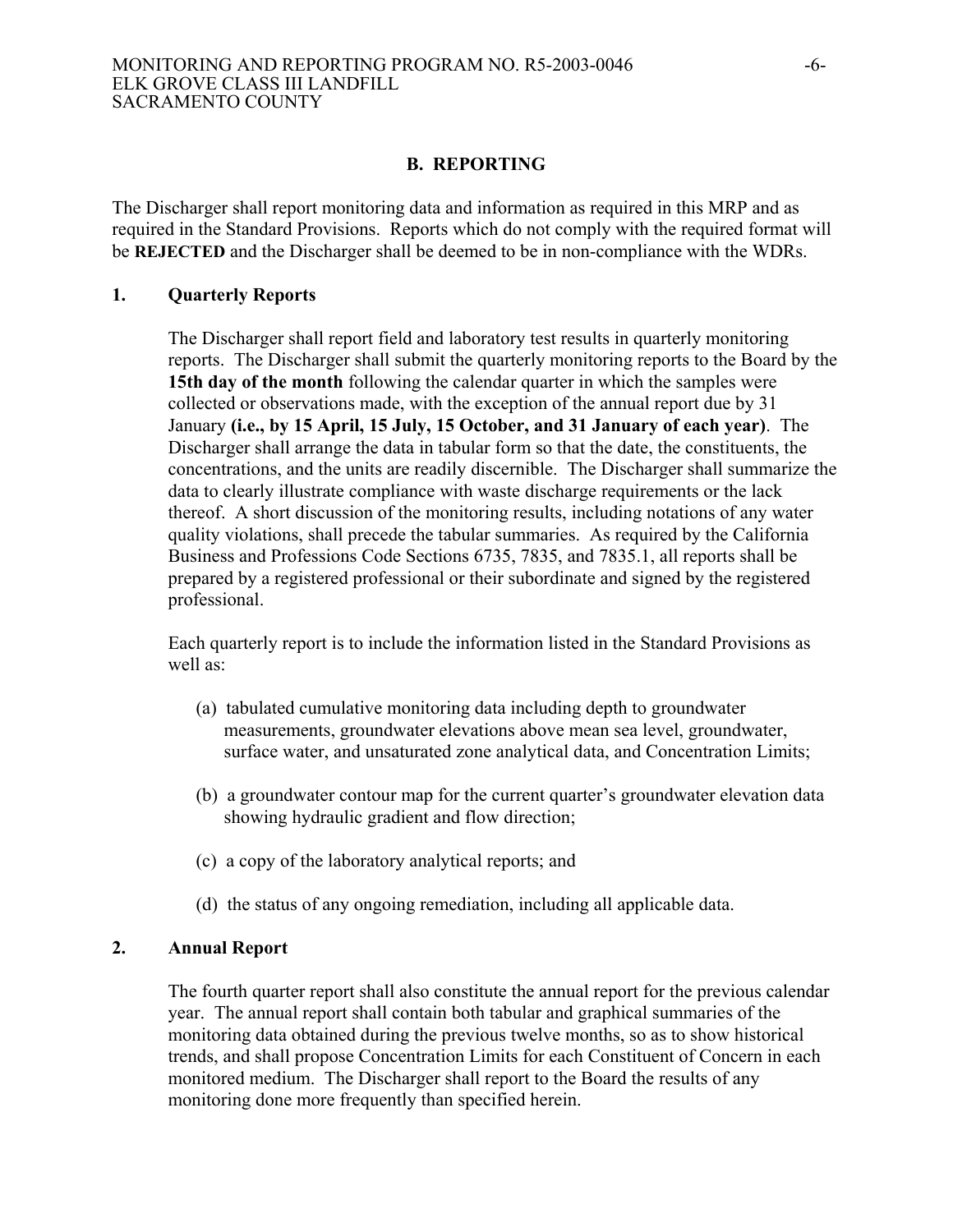#### MONITORING AND REPORTING PROGRAM NO. R5-2003-0046 -7- ELK GROVE CLASS III LANDFILL SACRAMENTO COUNTY

Each annual report is to include the information listed in the Standard Provisions as well as:

- (a) tabular and graphical summaries of all data obtained during the previous year;
- (b) groundwater contour maps for the previous year's groundwater elevation data showing hydraulic gradients and flow directions;
- (c) a discussion of the long-term trends in the concentrations of any pollutants in groundwater and/or surface water;
- (d) a description of all remedial activities including effectiveness and proposed changes or modifications in remedial action; and
- (e) if applicable, an updated Water Quality Protection Standard including proposed Concentration Limits for all Constituents of Concern.

# **C. WATER QUALITY PROTECTION STANDARD**

The Water Quality Protection Standard (Standard) shall consist of the following elements:

- 1. Constituents of Concern;
- 2. Concentration Limits;
- 3. Monitoring Points (groundwater and surface water);
- 4. Point of Compliance; and
- 5. Compliance Period.

Each of these is described as follows:

# **1. Constituents of Concern**

The list of Constituents of Concern shall include all parameters listed in Tables 1, 2 and 3 of this MRP.

# **2. Concentration Limits**

#### Groundwater:

The Concentration Limits for **groundwater** shall be those calculated by the Discharger from historical data at former background monitoring well MW-1. Groundwater at monitoring well MW-1 has been impacted by the landfill and is therefore no longer representative of background groundwater quality. The Concentration Limits for groundwater shall be as follows:

| Constituent | Units | <b>Concentration Limit</b> |
|-------------|-------|----------------------------|
| Bicarbonate | mg/L  | 287                        |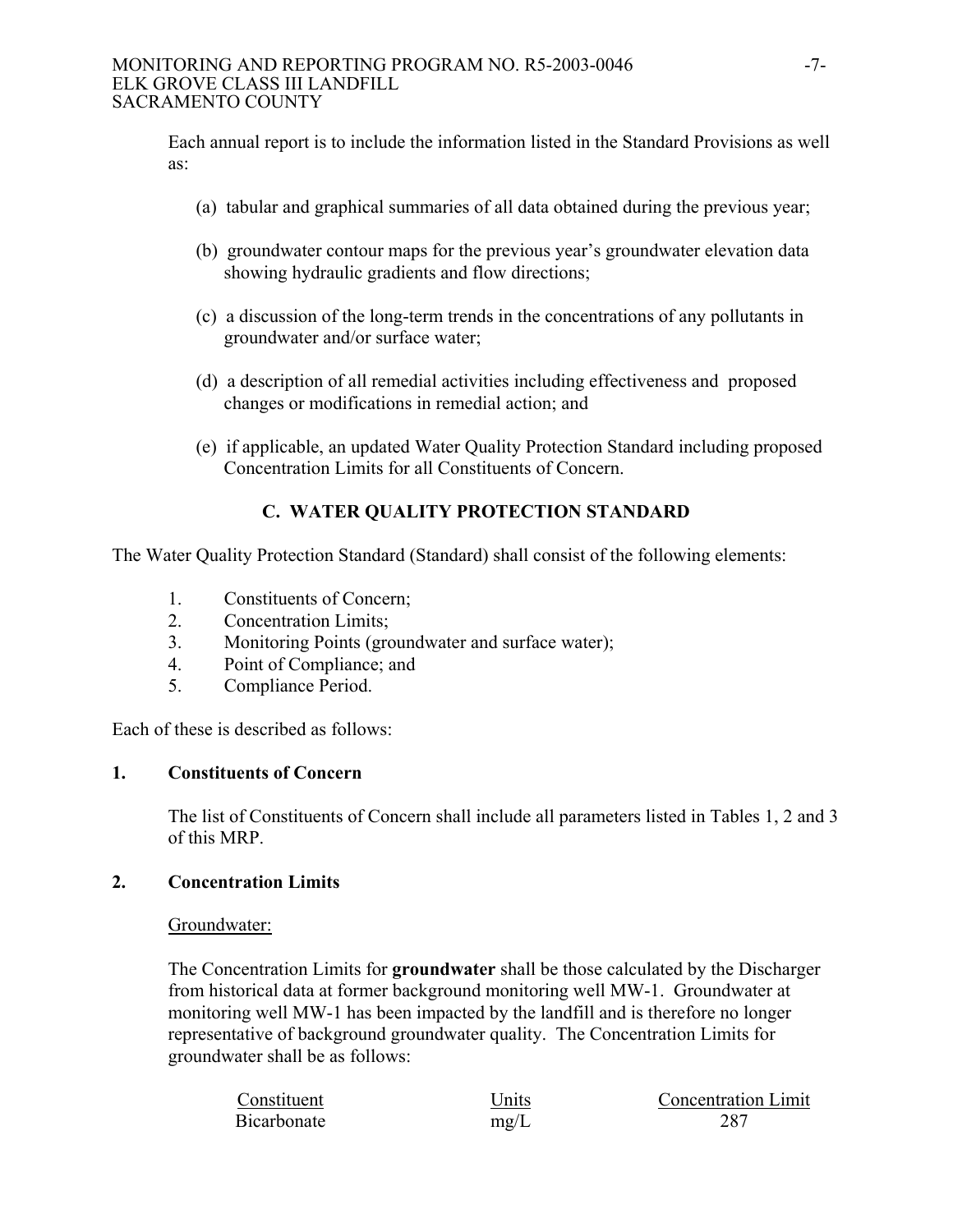#### MONITORING AND REPORTING PROGRAM NO. R5-2003-0046 -8-ELK GROVE CLASS III LANDFILL SACRAMENTO COUNTY

| Carbonate                     | mg/L      | 20                                  |
|-------------------------------|-----------|-------------------------------------|
| Chloride                      | mg/L      | 9.9                                 |
| Chemical Oxygen Demand        | mg/L      | 20                                  |
| Magnesium                     | mg/L      | 17.5                                |
| Manganese                     | mg/L      | 0.050                               |
| Nitrate                       | mg/L      | 1.5                                 |
| Sulfate                       | mg/L      | 6.8                                 |
| <b>Total Dissolved Solids</b> | mg/L      | 290                                 |
| Arsenic                       | $\mu$ g/L | 6                                   |
| Cadmium                       | $\mu$ g/L | 10                                  |
| Chromium                      | $\mu$ g/L | 20                                  |
| <b>Hexavalent Chromium</b>    | $\mu$ g/L | 10                                  |
| Copper                        | $\mu$ g/L | 230                                 |
| Lead                          | $\mu$ g/L | 100                                 |
| Mercury                       | $\mu$ g/L | 0.2                                 |
| Nickel                        | $\mu$ g/L | 20                                  |
| Selenium                      | $\mu$ g/L | 5                                   |
| Silver                        | $\mu$ g/L | 10                                  |
| Zinc                          | $\mu$ g/L | 160                                 |
| Acetone                       | $\mu$ g/L | 10                                  |
| 2-Butanone                    | $\mu$ g/L | 10                                  |
| Dichlorodifluoromethane       | $\mu$ g/L | 1                                   |
| Tetrachloroethene             | $\mu$ g/L | 0.06                                |
| Vinyl Chloride                | $\mu$ g/L | 0.05                                |
| All other VOCs                | $\mu$ g/L | 0.5                                 |
| All SVOCs                     | $\mu$ g/L | <b>Practical Quantitation Limit</b> |

If the Discharger finds that the concentration of one or more Constituents of Concern have exceeded the above Concentration Limit(s) for groundwater, the Discharger shall perform the tasks outlined under the heading "**RESPONSE TO A RELEASE**" in the Standard Provisions.

#### Surface Water:

The Discharger shall determine the Concentration Limit for each Constituent of Concern or Monitoring Parameter for surface water. The Discharger shall use the Concentration Limits as the basis of comparison with data from the detection Monitoring Point for surface water (R-2). Background surface water Monitoring Point (R-1) shall be used to establish Concentration Limits for each naturally occurring Constituent of Concern.

On an annual basis, surface water Concentration Limits shall be updated for all Constituents of Concern for which there is sufficient data.

If the Discharger finds that the concentration of one or more Constituents of Concern have exceeded the Concentration Limit(s) for surface water, the Discharger shall perform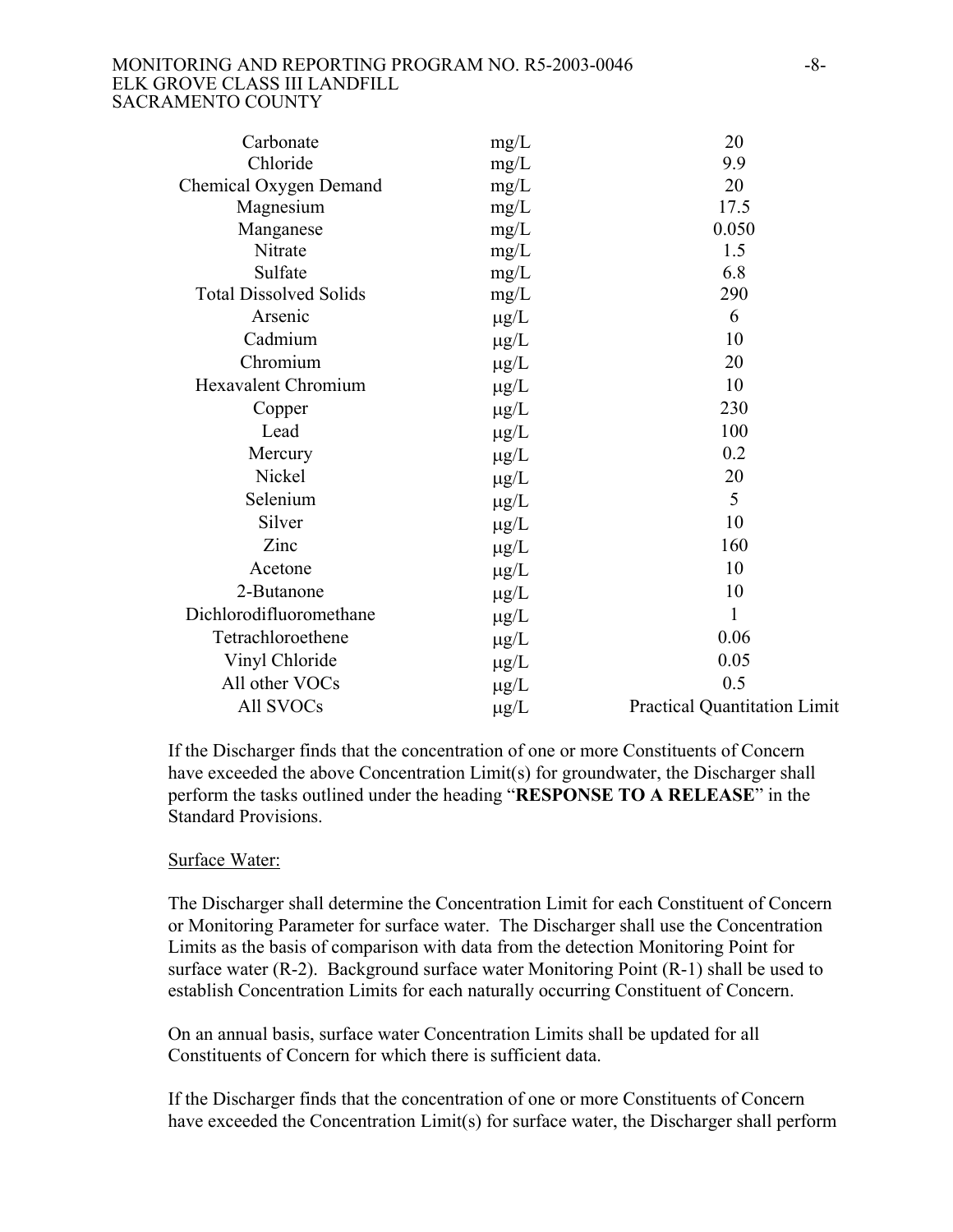#### MONITORING AND REPORTING PROGRAM NO. R5-2003-0046 -9- ELK GROVE CLASS III LANDFILL SACRAMENTO COUNTY

the tasks outlined under the heading "**RESPONSE TO A RELEASE**" in the Standard Provisions.

### **3. Monitoring Points**

The **groundwater** Monitoring Points shall be:

Background: Former background groundwater monitoring well MW-1 has been impacted and is no longer representative of background groundwater quality. Historical data from MW-1, prior to impacts, is now used to establish background groundwater quality for the facility.

Detection Monitoring: The detection monitoring wells for groundwater shall be monitoring wells MW-9 (deep), MW-10, MW-11, MW-12 and any other detection monitoring wells installed after the adoption of this Order.

Corrective Action Monitoring: The corrective action monitoring wells for groundwater shall be MW-1 through MW-6, MW-7R and MW-8. These wells shall remain in the corrective action monitoring program until such time as monitoring data indicates that they are no longer impacted (all constituents of concern fall below concentration limits established by this Order) at which time they will move to the detection monitoring program.

The **surface water** Monitoring Points shall be:

Background:

R-1 In the Laguna Creek channel 20 feet downstream from the crossing of Laguna Creek under Waterman Road. R-1 shall be the background surface water Monitoring Point.

Detection:

R-2 In the Laguna Creek channel 2,500 feet downstream from the crossing of Laguna Creek under Waterman Road. R-2 shall be the detection surface water Monitoring Point.

Drainage Outfall:

R-3 The southern landfill surface drainage outfall adjacent to Laguna Creek.

R-4 The northern landfill surface drainage outfall adjacent to Laguna Creek.

# **4. Point of Compliance**

The Point of Compliance for groundwater and the unsaturated zone shall be the vertical surface located at the hydraulically downgradient limit of the waste management units that extends through the uppermost aquifer underlying the units. The Point of Compliance for surface water shall be the site property line.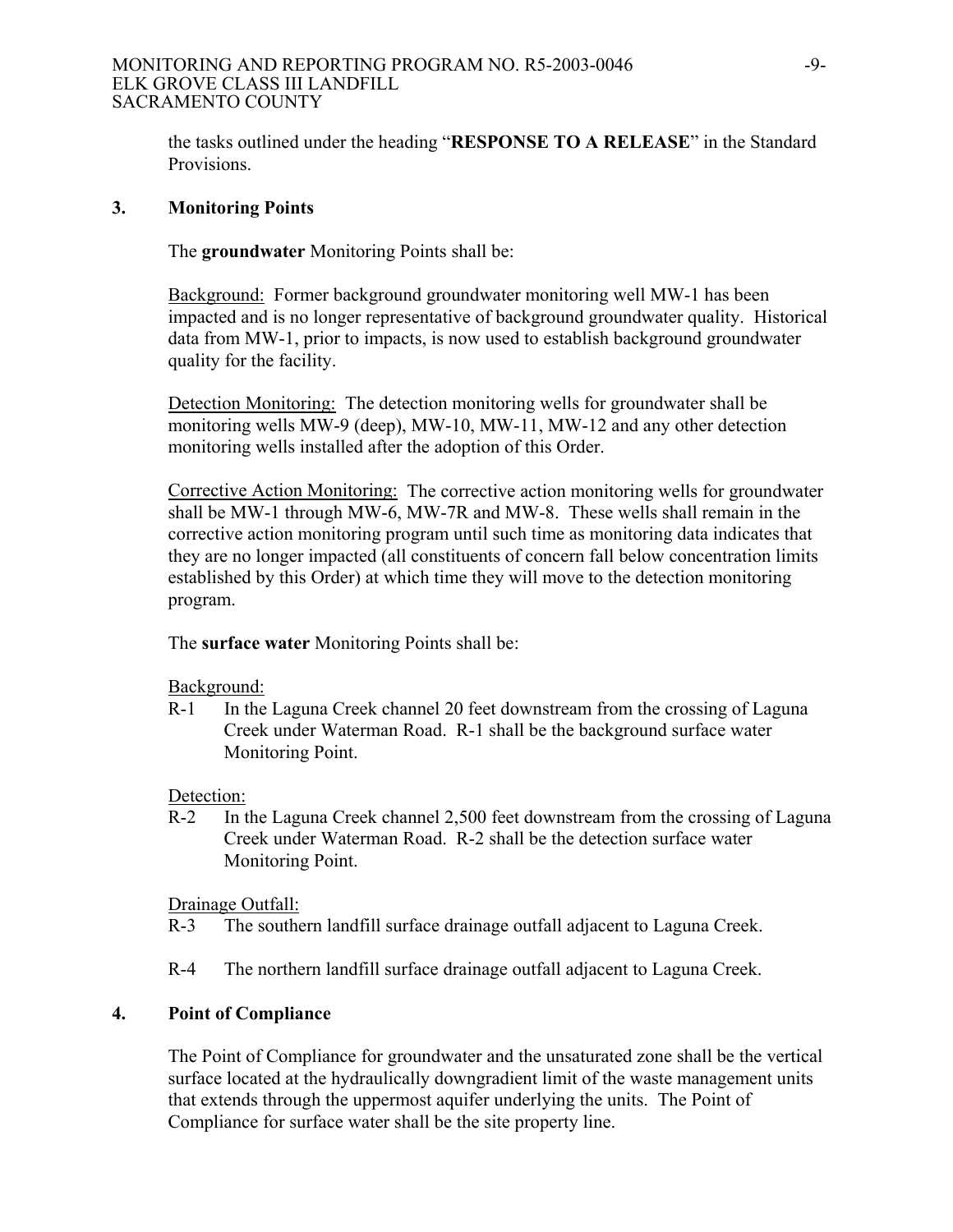# **5. Compliance Period**

The Compliance Period is the number of years equal to the active life of the waste management unit plus at least three consecutive years of compliance with the Water Quality Protection Standard (as described in Title 27, Section 20410).

The Discharger shall implement the above monitoring program on the effective date of this Order.

Ordered by:  $\qquad \qquad$ 

THOMAS R. PINKOS, Executive Officer

 14 March 2003 Date

WLB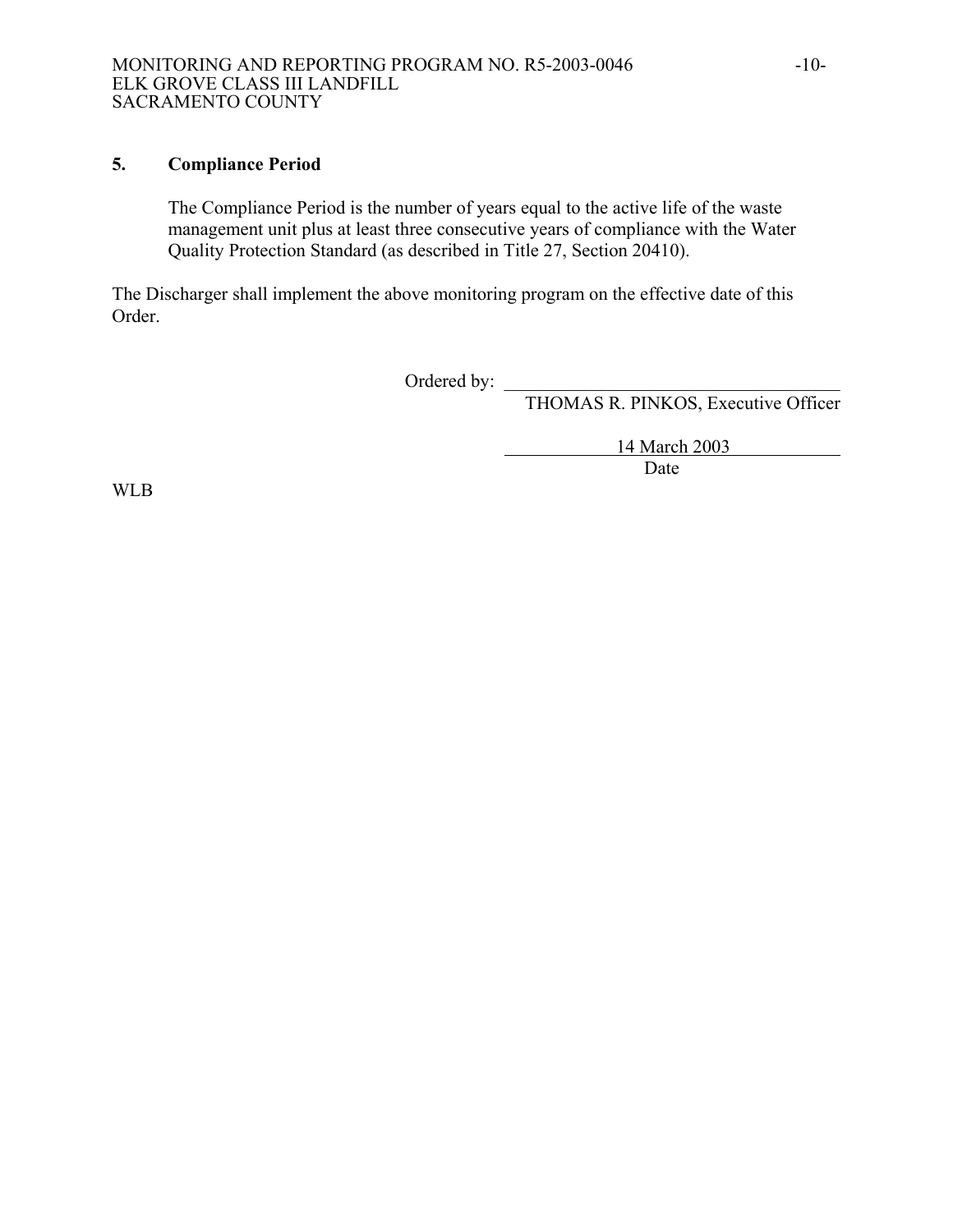# CALIFORNIA REGIONAL WATER QUALITY CONTROL BOARD CENTRAL VALLEY REGION

## ORDER NO. R5-2003-0046

# WASTE DISCHARGE REQUIREMENTS FOR COUNTY OF SACRAMENTO, PUBLIC WORKS AGENCY ELK GROVE CLASS III LANDFILL POST CLOSURE MAINTENANCE AND CORRECTIVE ACTION SACRAMENTO COUNTY

The California Regional Water Quality Control Board, Central Valley Region, (hereafter Board or Regional Board) finds that:

- 1. The Elk Grove Class III Landfill is a closed 37-acre disposal site, comprised of Assessor Parcel Numbers 127-160-12 and 127-160-14, and is owned by the County of Sacramento, Public Works Agency (hereafter referred to as Discharger). The site is located in Elk Grove, in Section 31, T7N, R6E, MDB&M, as shown in Attachment A, which is incorporated herein and made part of this Order.
- 2. The Elk Grove Landfill was previously known as the Waterman Disposal site. The landfill received final closure in 1992, under the requirements of Title 23 California Code of Regulations (CCR), Division 3, Chapter 15 (Chapter 15). As of 18 July 1997, these regulations are found in Title 27, CCR. Since the landfill received final closure prior to 10 October 1993, only the closure requirements of Title 40, Code of Federal Regulations (CFR) Part 258, Subtitle D apply to the landfill.
- 3. The landfill was operated by Independent Disposal Service for approximately 17 years until 1978, when the site was deactivated. Approximately 930,000 cubic yards of waste have been disposed of at the site.
- 4. The Service Area included the communities of Elk Grove, Galt, Walnut Grove, Thornton, Locke, and the general public in the surrounding County area south of Calvine Road.
- 5. On 27 November 2002, the Discharger submitted an amended Report of Waste Discharge (RWD). The amended RWD provides data and information regarding corrective action for impacts to groundwater at the site, and requests formal Regional Board approval to discharge treated groundwater into the vadose zone at groundwater extraction well locations. Corrective action and discharge to the vadose zone are described in later findings of this Order.

#### **WASTES AND THEIR CLASSIFICATION**

6. The Class III Landfill used a trench disposal operation to receive ordinary household and commercial waste (municipal solid waste) that is classified as 'nonhazardous solid waste' using the criteria set forth in Title 27, CCR. The discharge consisted of residential and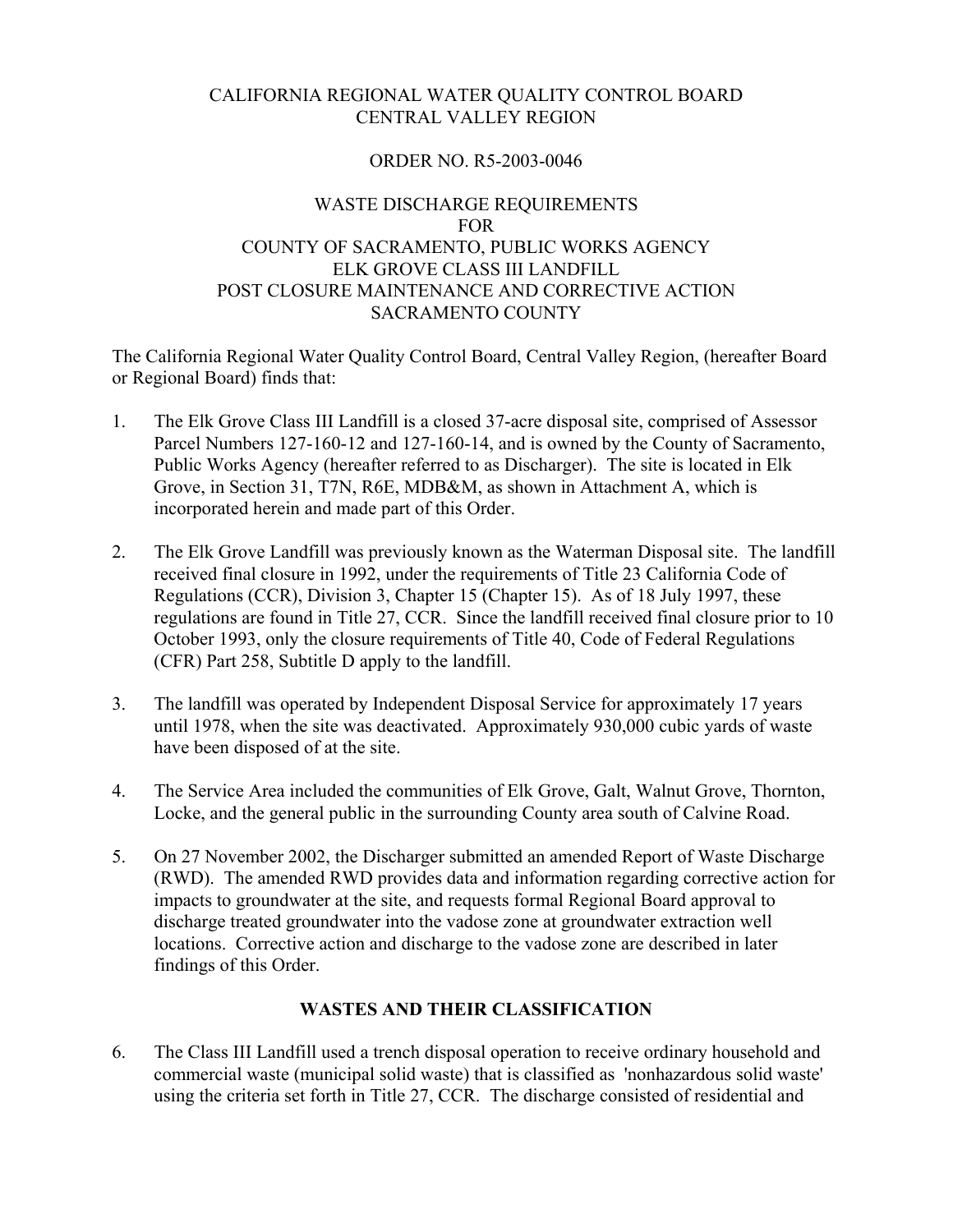commercial waste, white goods, street sweepings, tires, woodwastes, construction demolition, and dead animals.

## **SITE DESCRIPTION**

- 7. Land within 1000 feet of the site is used for agriculture, residential housing, grazing, and a cemetery.
- 8. The surface soils in the area of the Elk Grove Landfill are predominantly Arryo Seco Gravel, which extend to a maximum depth of 20 feet. Regional geology consists of the erosional ridge of exposed Laguna formation surrounded by the adjacent plains and stream channels underlain by younger unconsolidated alluvium and Riverbank formation. Information on geology directly beneath the landfill is outlined in the *Ground Water Monitoring Facilities and Baseline Water Quality Results* report dated September 1989. Four test borings beneath the landfill encountered solely the Laguna formation, below the landfill waste or cover soil. The report designated three members within the Laguna formation. The uppermost Laguna member consists of reddish clayey sand and gravel to a depth of up to 40 feet below surface grade (bsg). The underlying middle member extends to a depth of about 180 feet bsg and consists of weakly compacted silty clays with interbedded thin sandy beds. The sandy beds of this member are less than 15 feet thick and are variable in their sand size distribution. Below a depth of about 180 feet bsg, a more massive, silty clay is found, which has been informally referred to as the lower member of the Laguna formation.
- 9. No major seismic faults transect Sacramento County. The nearest reported earthquake epicenter of magnitude 4.0 or greater is 22 miles west of Sacramento.
- 10. The first water-bearing formation is approximately 100 feet below the base of the landfill. The direction of ground water flow is generally to the west and southwest at an average hydraulic gradient of approximately 0.004. The ground water is semi-confined by the silty clays. Seasonal fluctuations in ground water elevation average about 8 feet and range from 1 to 14 feet.
- 11. The beneficial uses of ground water are domestic, municipal, agricultural, and industrial supply.
- 12. A portion of the site is within the 100-year floodplain. However, rock slope protection has been placed along a portion of the Class III Landfill to prevent inundation or washout of the waste management unit due to floods with a 100-year return period.
- 13. The Landfill is at an elevation of 57 feet MSL with average annual precipitation of approximately 17 inches (Isohyetal map (1966)); the 100-year, 24-hour storm is 4.32 inches; the maximum annual precipitation recorded at the Sacramento City National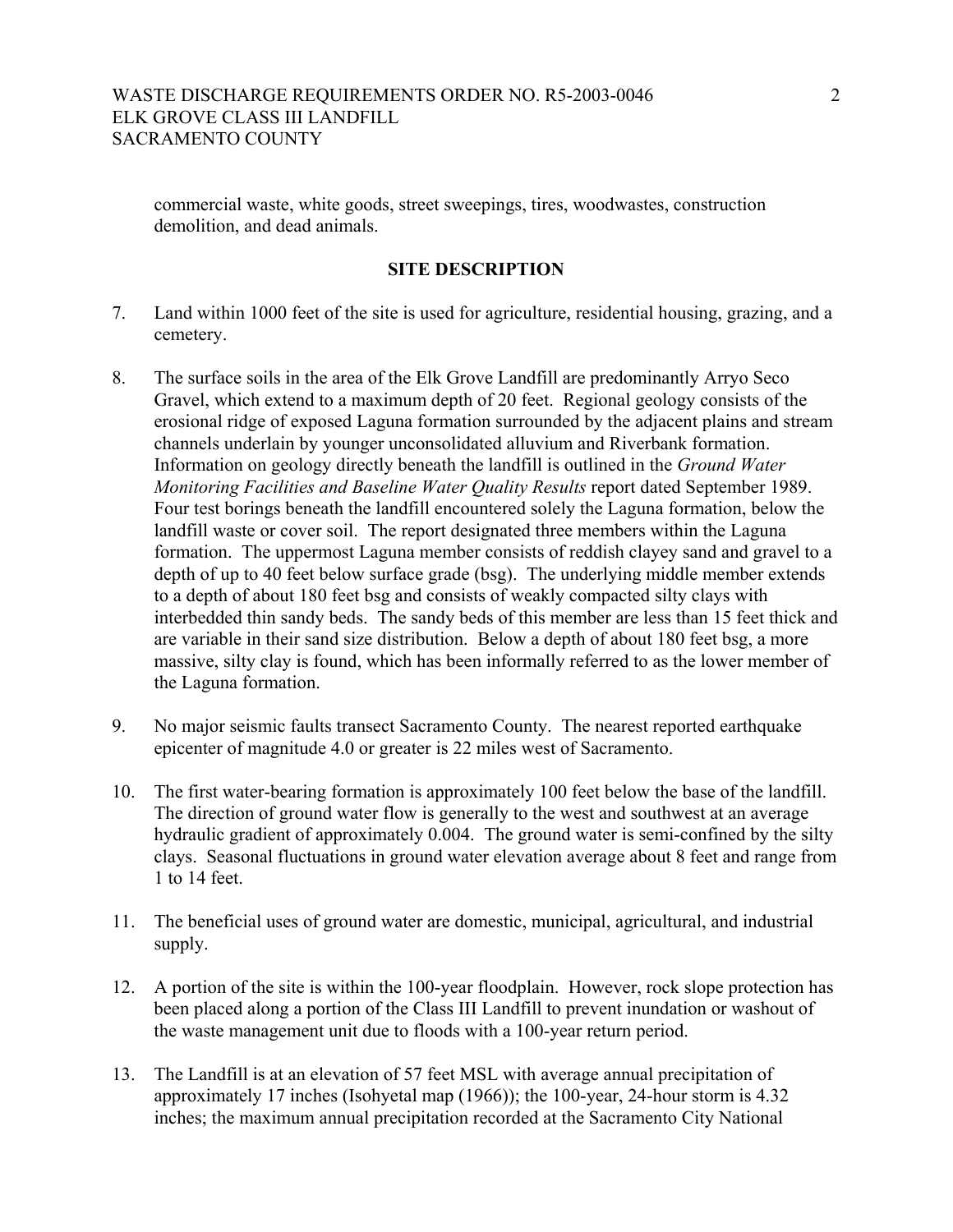Weather Station was 35.54 in 1862; 90% of the precipitation falls in this area between November and April.

- 14. The nearest evaporation station is approximately two miles west of the Landfill site at an elevation of 23 feet MSL. Data gathered for this evaporation station indicates a mean annual Pan A evaporation of 57.08 inches; maximum mean monthly evaporation of 9.33 inches occurs in July; the minimum mean monthly evaporation of 0.79 inches occurs in December; however, these figure represent only two years of data. The data from an evaporation station located 30 miles west-northwest of the site, providing 54 years of data, indicate a mean annual Pan A evaporation of 73.43 inches; maximum mean monthly evaporation of 11.69 inches during July; and minimum mean monthly evaporation of 1.30 inches during December.
- 15. Surface drainage is to Laguna Creek, which is tributary to Morrison Creek, which flows into the Sacramento River and the Sacramento-San Joaquin Delta.
- 16. The beneficial uses of surface waters are domestic, municipal, agricultural, and industrial supply; ground water recharge; recreation; esthetic enjoyment; navigation; fresh water replenishment; and preservation and enhancement of fish, wildlife, and other aquatic resources.

# **WASTE MANAGEMENT UNIT CONSTRUCTION**

- 17. The landfill is not lined; however, a final cover was constructed over the landfill to prevent rainwater from percolating through the waste and forming leachate.
- 18. Final cover was placed over 32.3 acres of the site during September 1992. According to the *Report of Compliance* the final cover consists of a two-foot thick foundation layer, a one-foot thick low permeability layer  $(<1x10^{-6}$  cm/second), a vapor barrier (10 mil PVC), a one-foot thick soil cover sloped at a minimum of 3 percent, and vegetation.
- 19. A paved bicycle/horse trail was subsequently constructed adjacent to the western edge of the landfill next to Laguna Creek at the request of the Elk Grove Community Services District. The vegetative soil layer was removed from a 1.1-acre area at the northern end of the landfill and replaced with a layer of compacted soil to accommodate a parking lot for access to the trail. Following an inspection during 2001, Regional Board staff requested that the Discharger take measures to protect the cover soil in this area due to erosion. The Discharger submitted a request for an amendment of post-closure land use to the Local Enforcement Agency and portions of the parking lot area were paved while other portions were vegetated.
- 20. A landfill gas control system became operational at the site during January 1993, and was expanded during 1994. The landfill gas control system consists of 23 in-fill landfill gas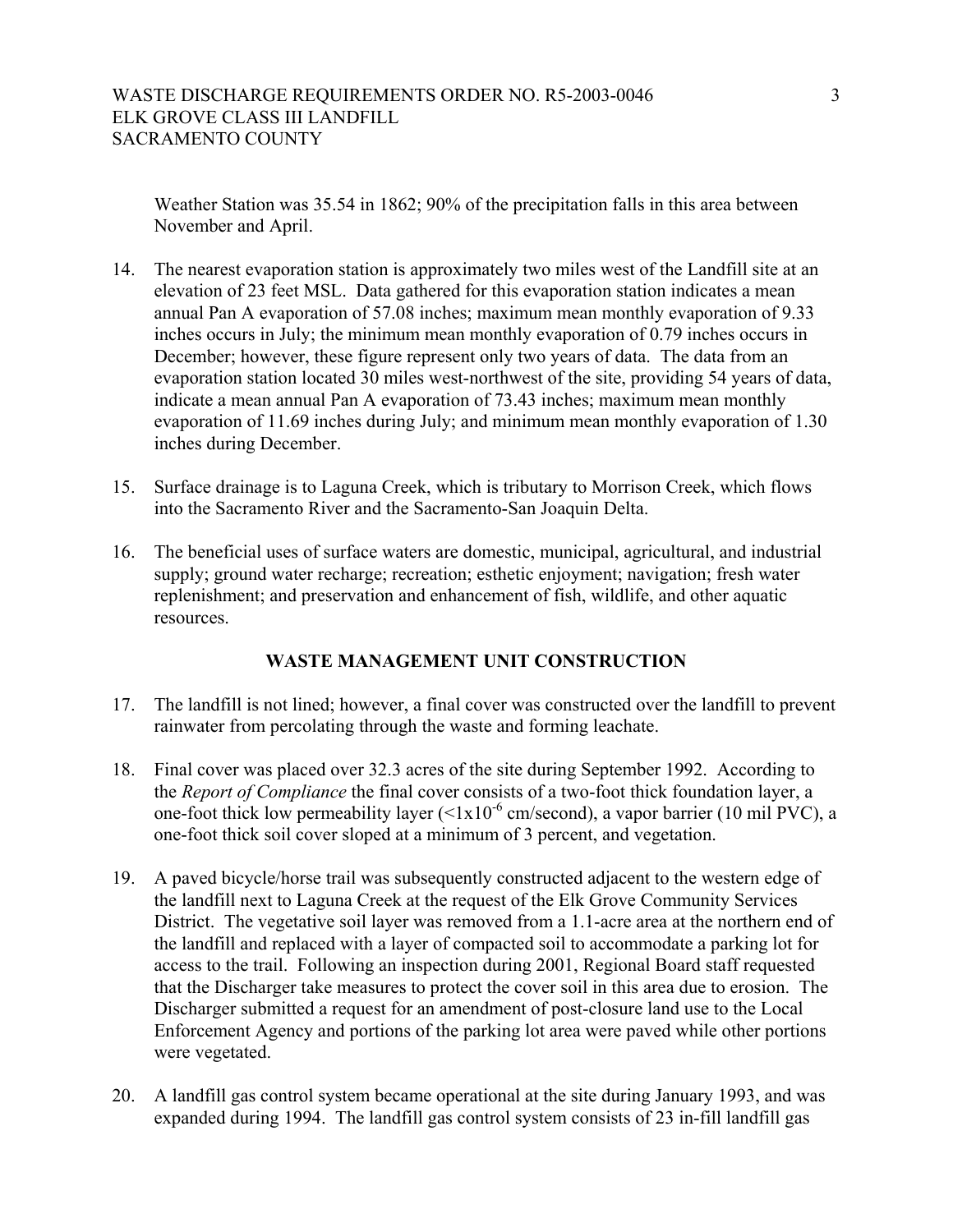extraction wells, underground piping and a flare located at the County Sheriff's station next to the landfill. Landfill gas is extracted from the landfill waste and routed to the flare where it is burned using supplemental natural gas. Perimeter landfill gas probes are monitored for the presence of methane and carbon dioxide.

## **GROUNDWATER, SURFACE WATER AND UNSATURATED ZONE MONITORING**

- 21. The groundwater monitoring network consists of corrective action monitoring wells MW-1 through MW-6, MW-7R and MW-8, and detection monitoring wells MW-9 through MW-12, as shown on Attachment B, which is hereby incorporated and made part of this Order. Monitoring well MW-1 was formerly the background monitoring well for the landfill, but has since become impacted with elevated concentrations of salt constituents and low levels of VOCs. There is a large amount of historical data from this well prior to it becoming impacted. The historical data has been used by the Discharger to determine concentration limits for the constituents of concern at the facility that are listed in the attached Monitoring and Reporting Program (MRP) No. R5-2003-0046.
- 22. Surface water monitoring locations are R-1 through R-4, as shown on Attachment B.
- 23. Three unsaturated zone monitoring points (1U, 2US, and 2UN) are located adjacent to the landfill. Monitoring of soil-pore liquid in the unsaturated zone monitoring is required by Title 27, CCR and has been conducted at the Elk Grove Landfill for a number of years yielding very little useful data. Considering that there are known groundwater impacts at the landfill from both leachate and landfill gas, the usefulness of continued monitoring of soil-pore liquid in an already impacted unsaturated zone is not apparent. The Discharger is also monitoring numerous probes for the presence of landfill gas that provides much more useful data on conditions in the unsaturated zone, and §20415(d)(4) of Title 27, CCR allows the use of an alternate method for unsaturated zone monitoring. Therefore, this Order waives the requirement for continued monitoring of soil-pore liquid in the unsaturated zone during the period that the facility is in corrective action for groundwater impacts. The unsaturated zone monitoring points will remain in place so that unsaturated zone monitoring can resume, if determined to be necessary, after corrective action is completed.

### **EVALUATION OF GROUNDWATER IMPACTS AND PILOT TESTING**

24. Prior to 2000, the groundwater monitoring network consisted of one upgradient background monitoring well (MW-1), and three downgradient detection monitoring wells (MW-2, MW-3, and MW-4). During 1999, the Board adopted updated WDRs Order No. 99-104. Quarterly monitoring data at that time indicated that groundwater downgradient from the landfill contained elevated concentrations of salt constituents including chloride, sulfate and total dissolved solids. The monitoring also indicated sporadic detectable low levels of volatile organic compounds (VOCs) near the method detection limit. Order No.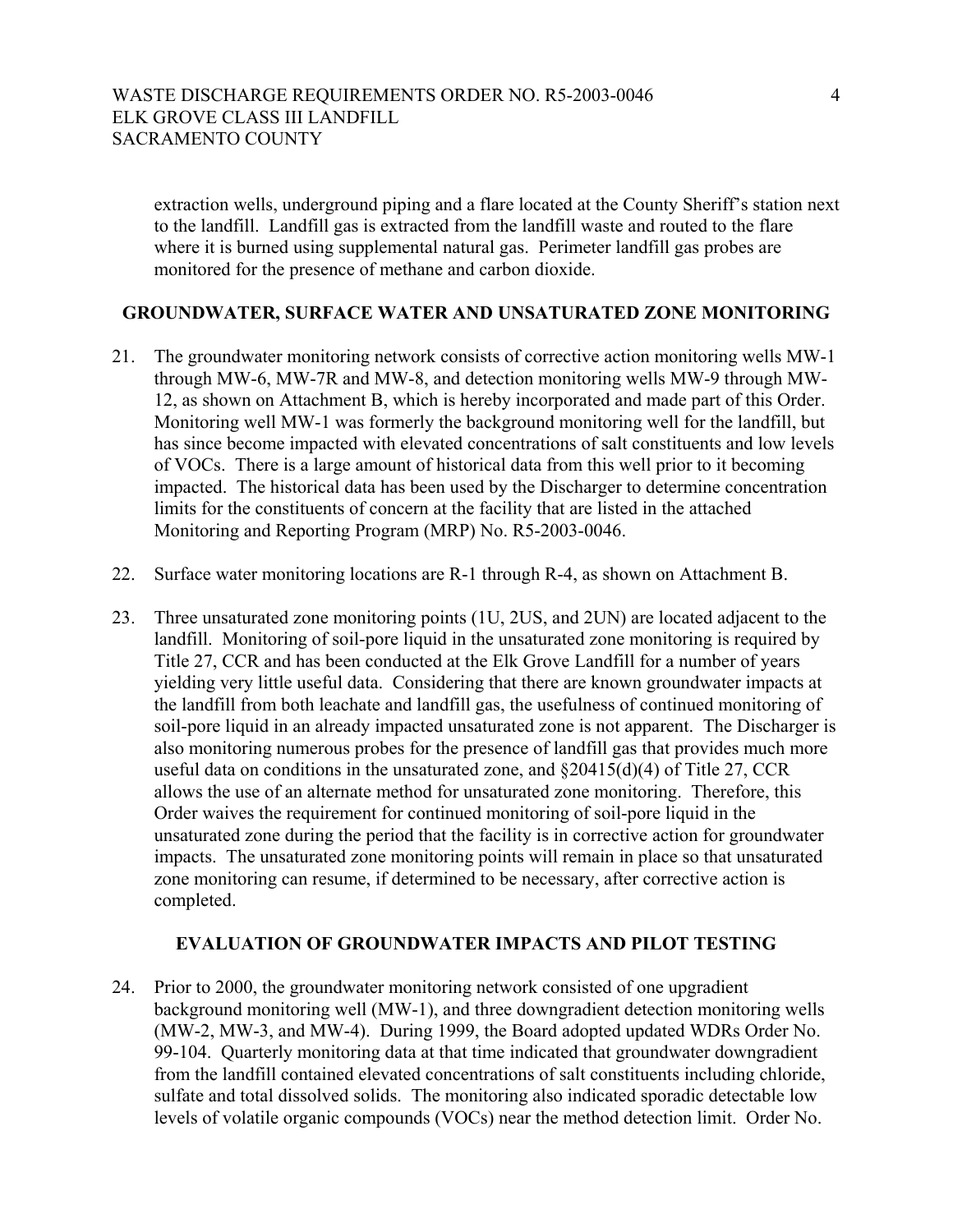99-104 required the Discharger to investigate these groundwater conditions by sampling wells in the vicinity of the landfill (as had been proposed by the Discharger), and to use that data to install permanent monitoring wells that would define the extent of impacted groundwater.

- 25. During 2000 and 2001, the Discharger installed groundwater monitoring wells MW-5 through MW-9. During this period, detections of VOCs in MW-1 through MW-4 became more consistent. During 2001, off-site sampling of two municipal supply wells (Fallbrook and School Street wells) owned by Elk Grove Water Supply (EGWS) showed low levels of tetracholroethene (PCE) at concentrations less than 1 microgram per liter  $(\mu g/L)$ . EGWS subsequently discontinued use of the School Street well and limited the use of the Fallbrook well to peak demand and emergency use. During September 2001, Board staff approved a *Remedial Pilot Study Field Work Plan* to conduct a pilot study at MW-2 to test the effectiveness of in-well aeration on removing PCE from the groundwater, and to evaluated aquifer response to groundwater extraction. The results of this test indicated that VOCs could be treated to levels below the detection limits using in-well aeration. During this period, the Discharger also increased extraction of landfill gas from the existing system by running the flare continuously and by adjusting the flow at certain extraction points.
- 26. During October 2001, the Discharger submitted a *Proto-type Remediation Work Plan* (revised twice with focused changes and additional monitoring wells). Groundwater extraction wells EW-1 through EW-6 and soil vapor extraction wells SMVE-1 through SMVE-6 were installed over the next several months. A public meeting was conducted on 16 October 2001 to inform the local residents about preliminary plans for groundwater cleanup.
- 27. On 11 March 2002, the Discharger submitted an amended Report of Waste Discharge (RWD) that included proposed monitoring for the groundwater extraction and treatment system using in-well aeration. The amended RWD proposed that the extraction and treatment system be operated for several months on a pilot testing basis to gather data necessary to determine the number of extraction wells necessary to remediate groundwater prior to requesting a revision of WDRs for Regional Board approval of the Corrective Action Program. Revised Monitoring and Reporting Program (MRP) No. 99-104 was issued by the Executive Officer on 2 April 2002 with requirements for monitoring the groundwater in the extraction wells before and after treatment. Extraction wells EW-5 and EW-6 were brought online during April 2002 with near continuous operation since that time. Monitoring results have indicated that in-well aeration is effective in treating the groundwater prior to discharge into the vadose zone. A monitoring well (W-7) was also installed near EW-6 to monitor the vadose zone for the presence of groundwater. If groundwater is detected, the previous and current MRP require that it be sampled for the presence of VOCs.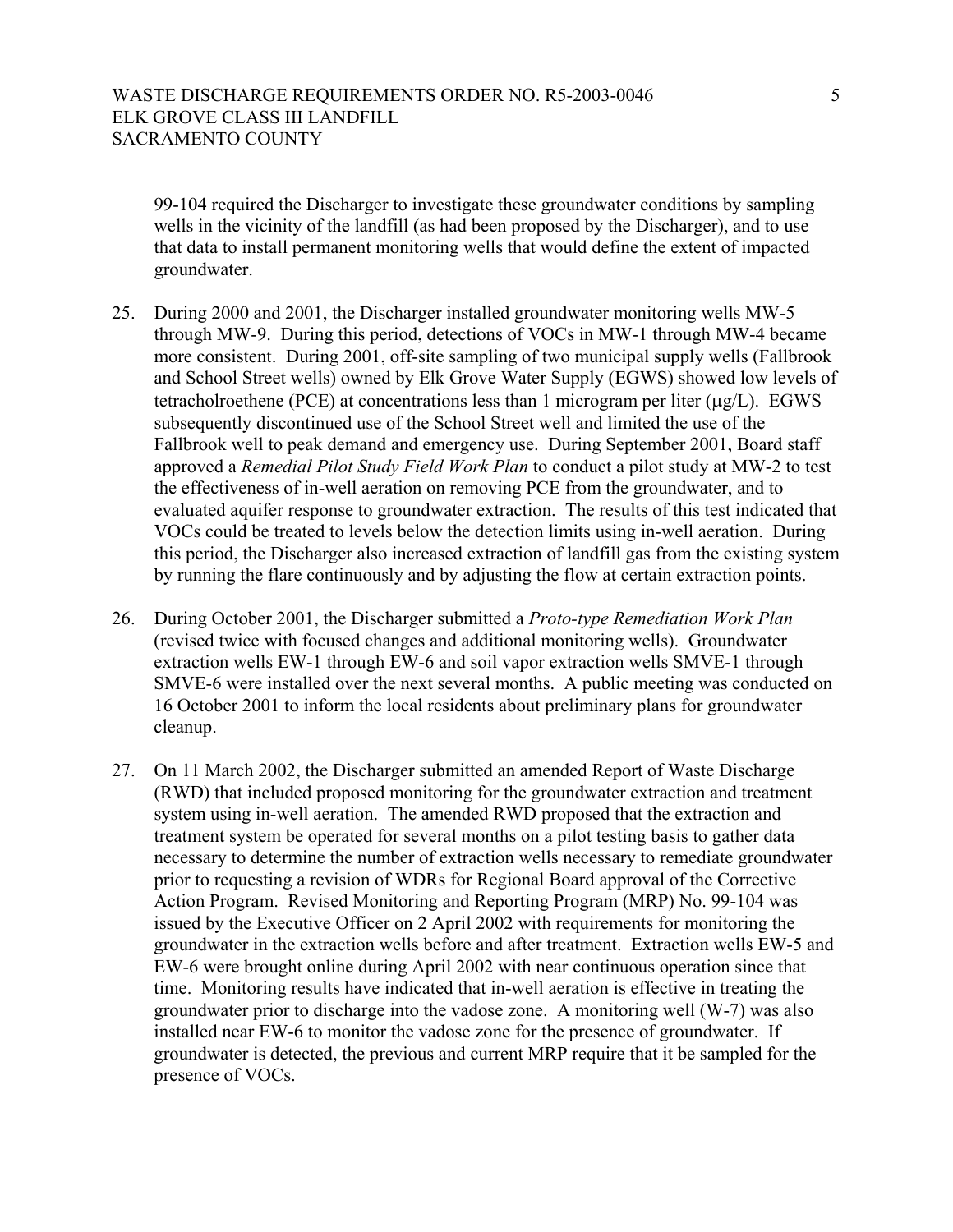# WASTE DISCHARGE REQUIREMENTS ORDER NO. R5-2003-0046 ELK GROVE CLASS III LANDFILL SACRAMENTO COUNTY

- 28. Groundwater monitoring during the first half of 2002 indicated that the concentration of VOCs was highest near EW-6, and were generally not being detected at the southern end of the landfill at and near EW-1 through EW-4. The Discharger installed groundwater monitoring wells MW-10, MW-11 and MW-12; converted extraction well EW-3 to monitoring well MW-7R; and converted extraction well EW-2 to piezometer PZ-1 in an effort to define the extent of impacted groundwater near the northern end of the landfill. Groundwater extraction was not initiated at extraction wells EW-1 through EW-4 because VOCs were generally not being detected in these wells.
- 29. Samples of impacted groundwater, prior to treatment, at extraction wells EW-5 and EW-6 have been found to contain the following maximum concentrations of constituents subject to effluent limitations:

| Constituent             | Concentration $(\mu g/l)$ |  |  |
|-------------------------|---------------------------|--|--|
| Chloroform              | 0 <sup>3</sup>            |  |  |
| cis-1,2-Dichloroethene  | 0.21                      |  |  |
| Dichlorodifluoromethane | 0.49                      |  |  |
| Tetrachloroethene (PCE) | 10                        |  |  |
| Trichloroethene (TCE)   | 0.12                      |  |  |
| Toluene                 | 0.13                      |  |  |
| Vinyl Chloride          | $\leq 1.0$ (not detected) |  |  |

### **EFFLUENT LIMITATIONS**

- 30. The beneficial uses of groundwater outlined in the Water Quality Control Plan for the Sacramento River Basin and the San Joaquin River Basin, Fourth Edition (Basin Plan) are municipal, agricultural, and industrial supply.
- 31. Water quality objectives applicable to protecting beneficial uses include:
	- a) Chemical Constituents
	- b) Toxicity
	- c) Taste and odors
- 32. Chapter 4 of the Basin Plan contains policies and procedures for translating narrative objectives using narrative limits developed by other organizations. The following limits implement all applicable water quality objectives for groundwater:

| Constituent                            | $WOO1$ (µg/l) | Source of Objective                                                  |
|----------------------------------------|---------------|----------------------------------------------------------------------|
| Chloroform<br>$cis-1,2-Dichloroethene$ | 11            | Cal/EPA Cancer Potency Factor<br>California Primary MCL <sup>2</sup> |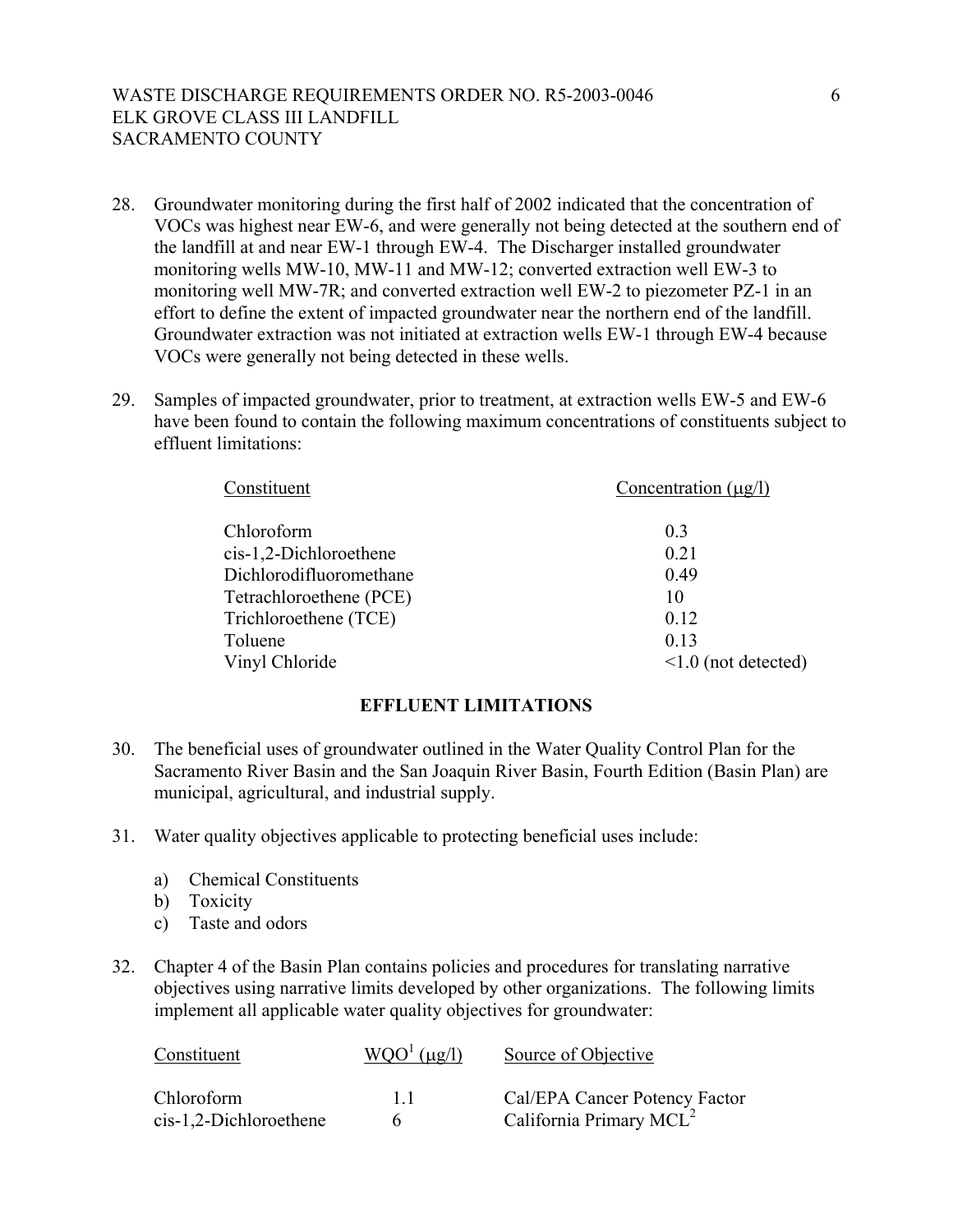| Dichlorodifluoromethane<br>Tetrachloroethene (PCE) | 1,000<br>0.06        | California DHS <sup>3</sup> Action Level<br>California Public Health Goal |
|----------------------------------------------------|----------------------|---------------------------------------------------------------------------|
| Constituent                                        | $(\mu \mathbf{g}/l)$ | Source of Objective                                                       |
| Trichloroethene (TCE)                              | 08                   | California Public Health Goal                                             |
| Toluene                                            | 42                   | Taste & Odor Threshhold                                                   |
| Vinyl Chloride                                     | 0.05                 | California Public Health Goal                                             |

<sup>2</sup> Maximum Contaminant Level

<sup>3</sup> Department of Health Services

33. This Order specifies maximum effluent concentration limits at or below the above listed Water Quality Objectives. In most cases the applicable WQO is greater than the Practical Quantitation Limit (PQL) for laboratory analysis. In those cases, the effluent limit is set at the PQL (0.5 µg/L for most VOCs). In the case of PCE and vinyl chloride, the WQO is lower than the lowest PQL that can be reliably achieved by most laboratories. In these cases, the effluent limit remains at the WQO; however, the Discharger is required to use the lowest PQL available for these constituents. The Discharger has reported that a PQL of 0.1 µg/L is available for PCE, which is the primary constituent of concern for this site.

#### **CORRECTIVE ACTION PROGRAM**

- 34. As is stated in Finding No. 5, the Discharger submitted an amended Report of Waste Discharge (RWD) on 27 November 2002. This "second" amended RWD provides data and information regarding corrective action for impacts to groundwater at the site, and requests formal Regional Board approval to discharge treated groundwater into the vadose zone at groundwater extraction well locations. As required by Title 27, CCR, the amended RWD outlines a Corrective Action Program (CAP), the requirements of which are given by this Order.
- 35. The CAP proposed by the Discharger consists of continued groundwater extraction from extraction wells EW-5 and EW-6 with in-well aeration for removal of VOCs and discharge of the treated groundwater into the vadose zone. The discharge to the vadose zone at extraction well EW-5 is at adjacent recharge well RW-1. The discharge to the vadose zone at EW-6 is through the well screen at EW-6 above the groundwater table. The Discharger proposes to monitor the treated groundwater for VOCs on a twice per month frequency, and to monitor the treated groundwater for semi-volatile organic compounds (SVOCs) quarterly, as was required by revised MRP No. 99-104. This Order continues these requirements and specifies maximum concentrations for these compounds in the treated effluent. The MRP also requires vadose zone monitoring point W-7 to be monitored for the presence of water twice per month, and to be sampled for VOCs if water is present. The Discharger proposes to continue groundwater monitoring at existing monitoring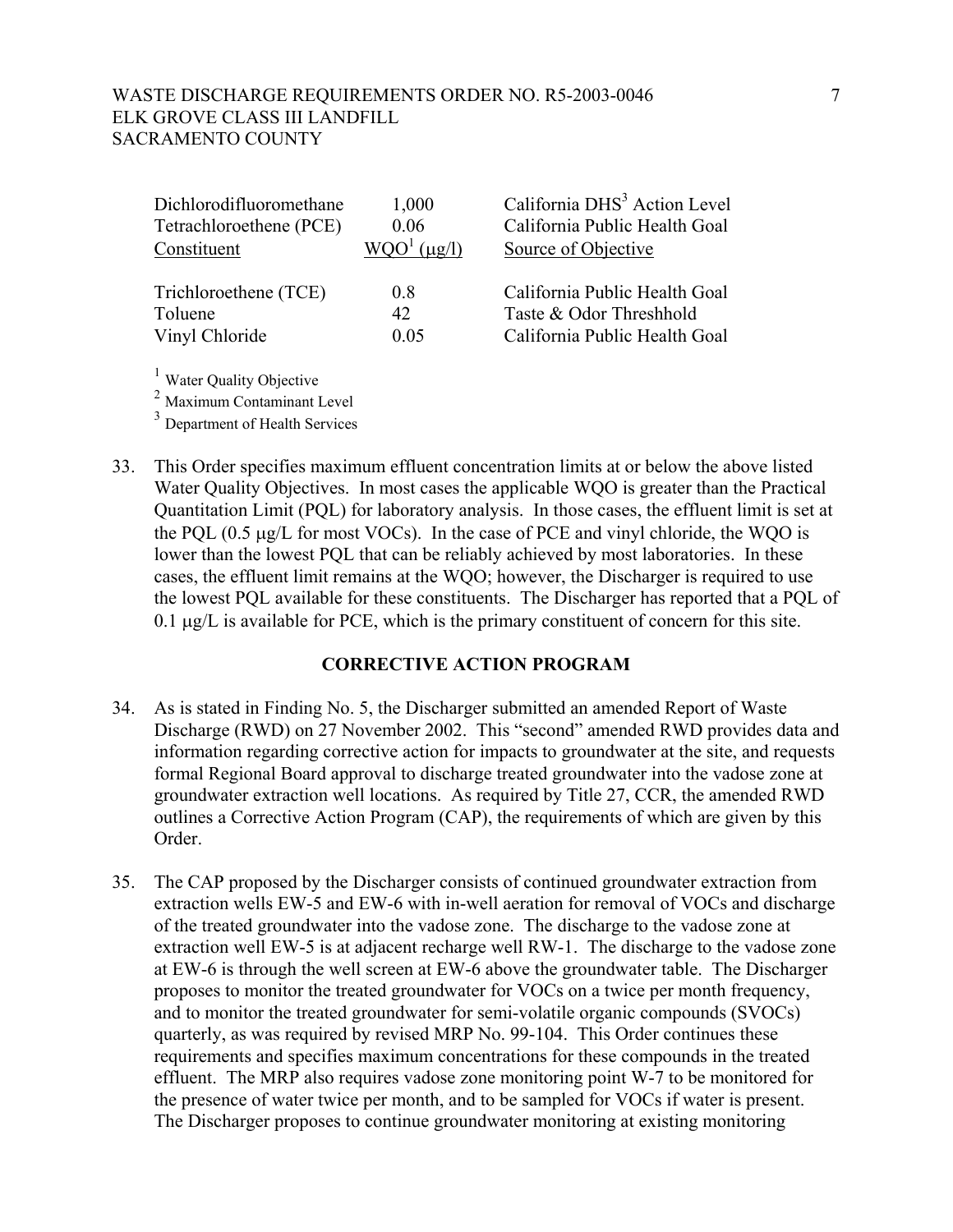locations around the southern end of the landfill, and to perform additional corrective action in this area that could include groundwater extraction if the monitoring data indicates that it is necessary.

- 36. Extraction well EW-3 was completed as monitoring well MW-7R, and extraction well EW-2 was completed as piezometer PZ-1. Extraction wells EW-1 and EW-4 were constructed for potential use as extraction wells. This Order requires that EW-1 and EW-4 be monitored for VOCs only on a quarterly basis to assess if and when groundwater conditions warrant groundwater extraction from these wells.
- 37. The Discharger also proposes to conduct other corrective action activities to address landfill gas, and to address areas of localized groundwater impacts. Landfill gas will continue to be extracted from the in-fill landfill gas extraction wells and routed to the flare. The Discharger proposes to concentrate landfill gas extraction at the north end of the landfill, and at extraction points that are near monitoring wells MW-1 and MW-7R where localized low levels of VOCs have been detected in groundwater. In the event that focused landfill gas extraction does not affect VOCs in MW-7R, the Discharger proposes to extract groundwater from the well using mobile equipment. At MW-1, the Discharger proposes to extract groundwater into a tank, let the VOCs volatilize into the atmosphere, sample, introduce hydrogen release compound, and to inject the groundwater into MW-1. The Discharger proposes to use Regenesis, Hydrogen Release Compound (HRC®) which is a polylactate ester used for the purpose of accelerating reductive bioremediation processes that effectively degrade chlorinated hydrocarbons. The HRC would be used to reduce concentrations of chlorinated hydrocarbons that have been detected in the vicinity of MW-1. Information on the use of HRC at other sites in the Central Valley indicates that it can be effective; however, direct sampling of the HRC compound indicates low concentrations of some metals that could exceed Water Quality Objectives if mixed with small volumes of water. Since the compound will be mixed with several hundred gallons of groundwater prior to reinjection, it is not anticipated that dissolved metals concentration will exceed any water quality objectives. This Order requires the Discharger to sample the groundwater for dissolved metals and VOCs and establish that they are below all applicable water quality objectives prior to injecting it back into MW-1 (see Facility Specification No. 18).

#### **FINANCIAL ASSURANCE**

38. Section 22222 of Title 27, CCR requires the Discharger to establish an irrevocable fund for corrective action to address a known or reasonably foreseeable release from the landfill. The Discharger submitted a cost estimate on 17 April 2000 that was approved by the Executive Officer on 27 April 2000 in the amount of \$219,000. As provided by Sections 22228 and 22245, the Discharger entered into a Pledge of Revenue Agreement with the Regional Board on 24 August 2000. The agreement establishes that the Discharger will use revenue generated from the County solid waste collection system to fund corrective action at the Elk Grove Landfill.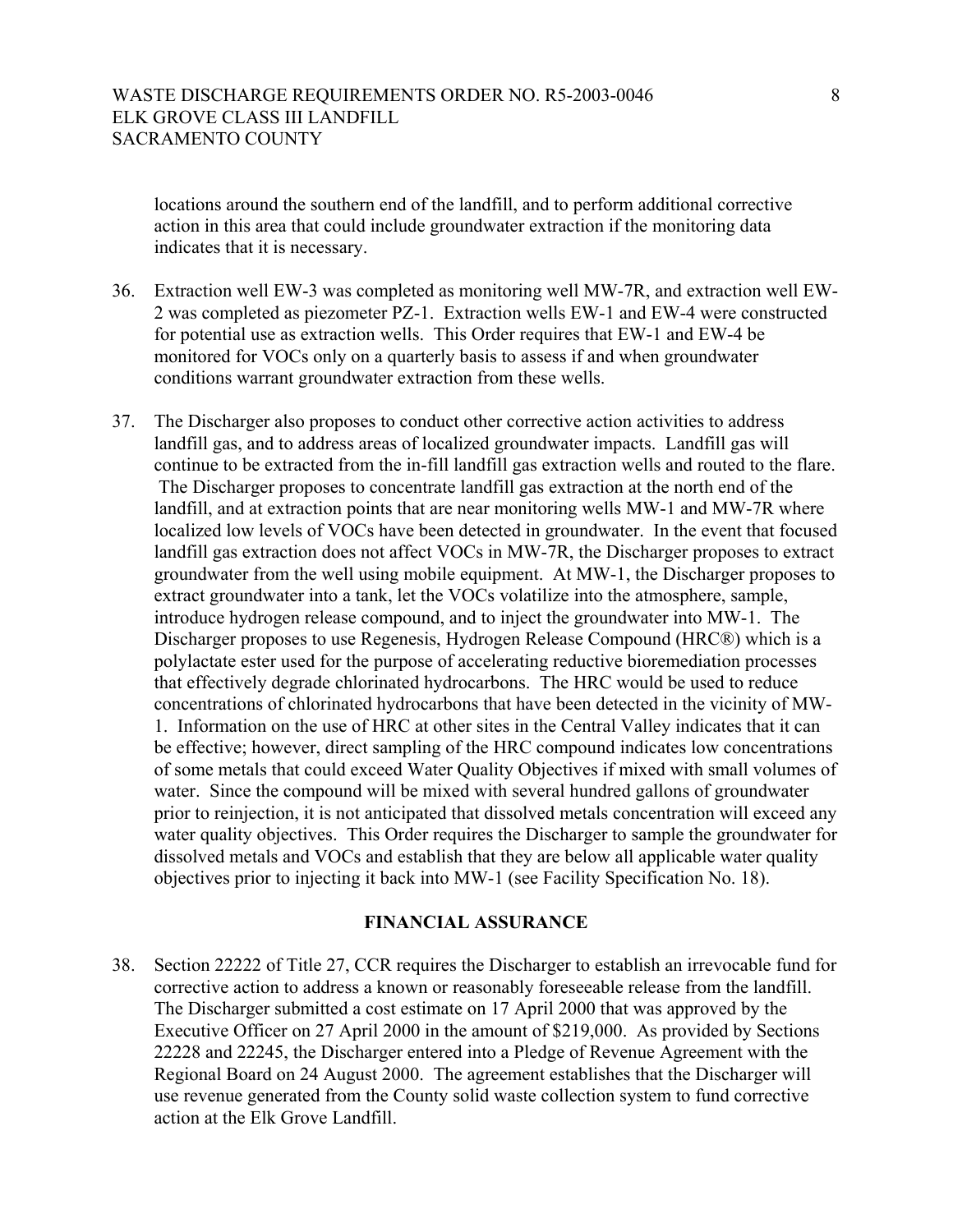39. Section 22212 of Title 27, CCR requires the Discharger to establish an irrevocable fund to ensure post-closure maintenance at the landfill. The Discharger submitted a cost estimate on 29 November 1999 that was approved by Board staff on 14 December 1999 in the amount of \$109,332. As provided by Sections 22228 and 22245, the Discharger entered into a Pledge of Revenue Agreement with the Regional Board on 26 January 2000. The agreement establishes that the Discharger will use revenue generated from the County solid waste collection system to fund post-closure maintenance at the Elk Grove Landfill.

## **CEQA AND OTHER CONSIDERATIONS**

- 40. The action to revise waste discharge requirements (WDRs) for this facility is exempt from the provisions of the California Environmental Quality Act (Public Resources Code Section 21000, et seq.), in accordance with Section 15301, Title 14, CCR.
- 41. On 7 November 2001, the County of Sacramento, Board of Supervisors adopted a Notice of Exemption for the Elk Grove Landfill groundwater remediation project. The Department of Environmental Review and Assessment filed the Notice of Exemption with the County of Sacramento County Clerk. The Notice of Exemption stated that the project was found to be exempt from CEQA under General Rule, Section 15061(b)(3) because the project does not have the potential for significant effects on the environment.
- 42. This Order implements:
	- a. The Water Quality Control Plan for the Sacramento River Basin and the San Joaquin River Basin, Fourth Edition;
	- b. The prescriptive standards and performance goals of Chapters 1 through 7, Subdivision 1, Division 2, Title 27 of the California Code of Regulations, and subsequent revisions; and
	- c. State Water Resources Control Board Resolution No. 93-62, Policy for Regulation of Discharges of Municipal Waste, adopted 17 June 1993.
- 43. State Water Resources Control Board (State Board) Resolution No. 68-16 (Resolution No. 68-16) requires the Regional Board, in regulating the discharge of waste, to maintain high quality waters of the state until it is demonstrated that any change in quality will be consistent with maximum benefit to the people of the State, will not unreasonably affect beneficial uses, and will not result in water quality less than that described in the Board's policies (e.g., quality that exceeds water quality objectives). The Regional Board finds that the discharge, as allowed in these waste discharge requirements, is consistent with Resolution No. 68-16 since (1) the purpose of the discharge is to implement the cleanup of groundwater pollution and such remediation will benefit the people of the State; (2) this Order requires use of best practicable treatment, including adequate monitoring and contingency plans to assure protection of water quality; and (3) this Order does not allow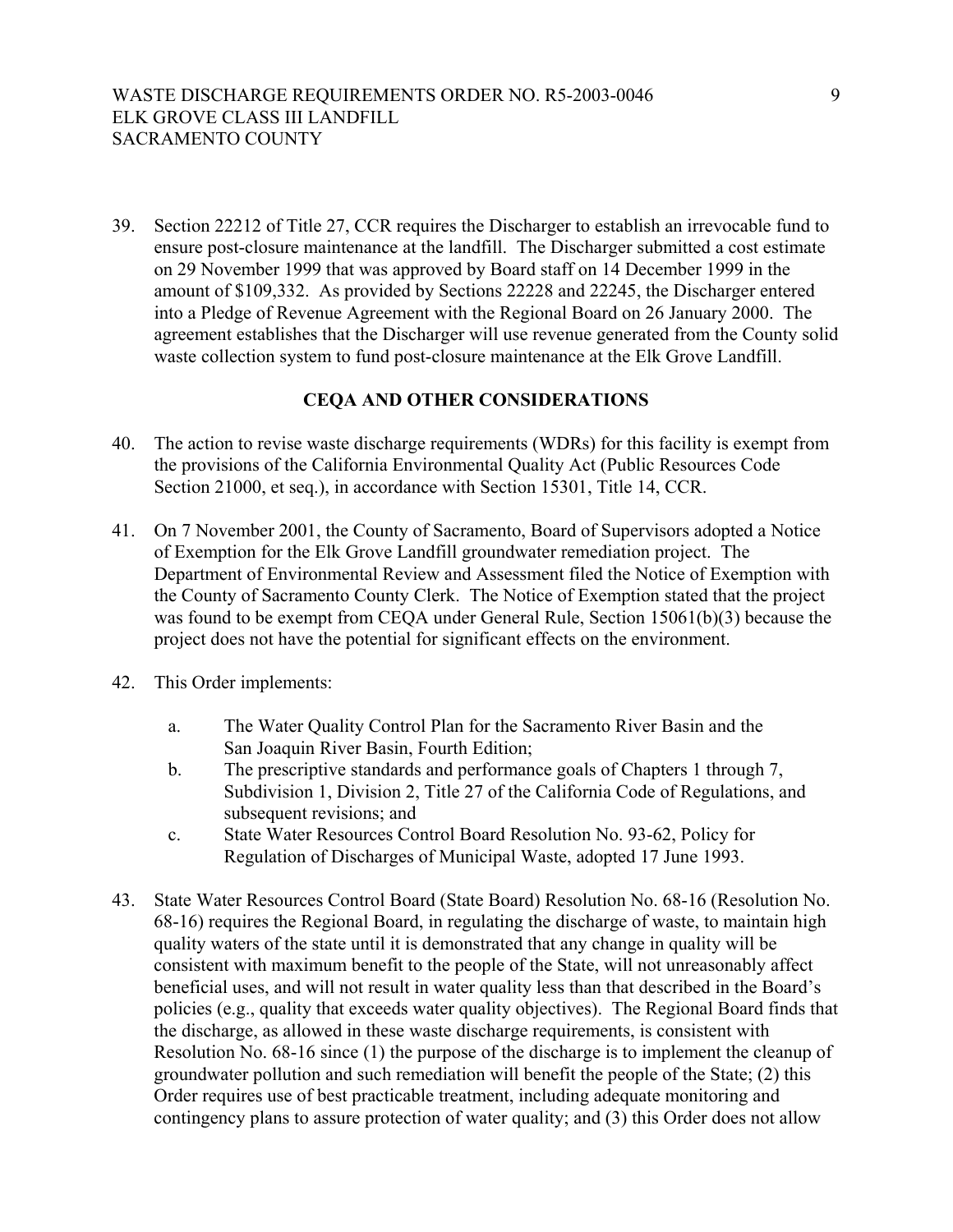discharges of waste to degrade water quality. If the discharge causes or threatens to cause degradation of water quality, then the Discharger will be required to cease the discharge, implement source control, change the method of disposal, or take other action.

# **PROCEDURAL REQUIREMENTS**

- 44. The Board has notified the Discharger and interested agencies and persons of its intention to revise the WDRs for this facility.
- 45. In a public hearing, the Board heard and considered all comments pertaining to this facility and discharge.

IT IS HEREBY ORDERED that Order No. 99-104 is rescinded and Sacramento County, its agents, assigns, and successors, in order to meet the provisions of Division 7 of the California Water Code and the regulations adopted thereunder, shall comply with the following:

# **A. DISCHARGE PROHIBITIONS:**

- 1. The discharge of any waste at the Elk Grove Class III Landfill facility, except as specifically provided in this Order, is prohibited.
- 2. The discharge of solid or liquid waste or leachate to surface waters, surface water drainage courses or to ground water, except as specifically provided in this Order, is prohibited.
- 3. Bypass or overflow of untreated or partially treated groundwater is prohibited.

# **B. FACILITY SPECIFICATIONS:**

# **Landfill Specifications**

- 1. Methane and other landfill gases shall be adequately vented, removed from the landfill units, or otherwise controlled to prevent the danger of explosion, adverse health effects, nuisance conditions, or the impairment of beneficial uses of groundwater or surface water due to migration through the vadose (unsaturated) zone.
- 2. Landfill leachate and condensate from the methane gas recovery system shall be discharged to an appropriate off-site waste management unit.

#### **Protection from Storm Events**

3. The Class III landfill shall be maintained to prevent inundation or washout due to floods with a 100-year return period. The Class III landfill unit and related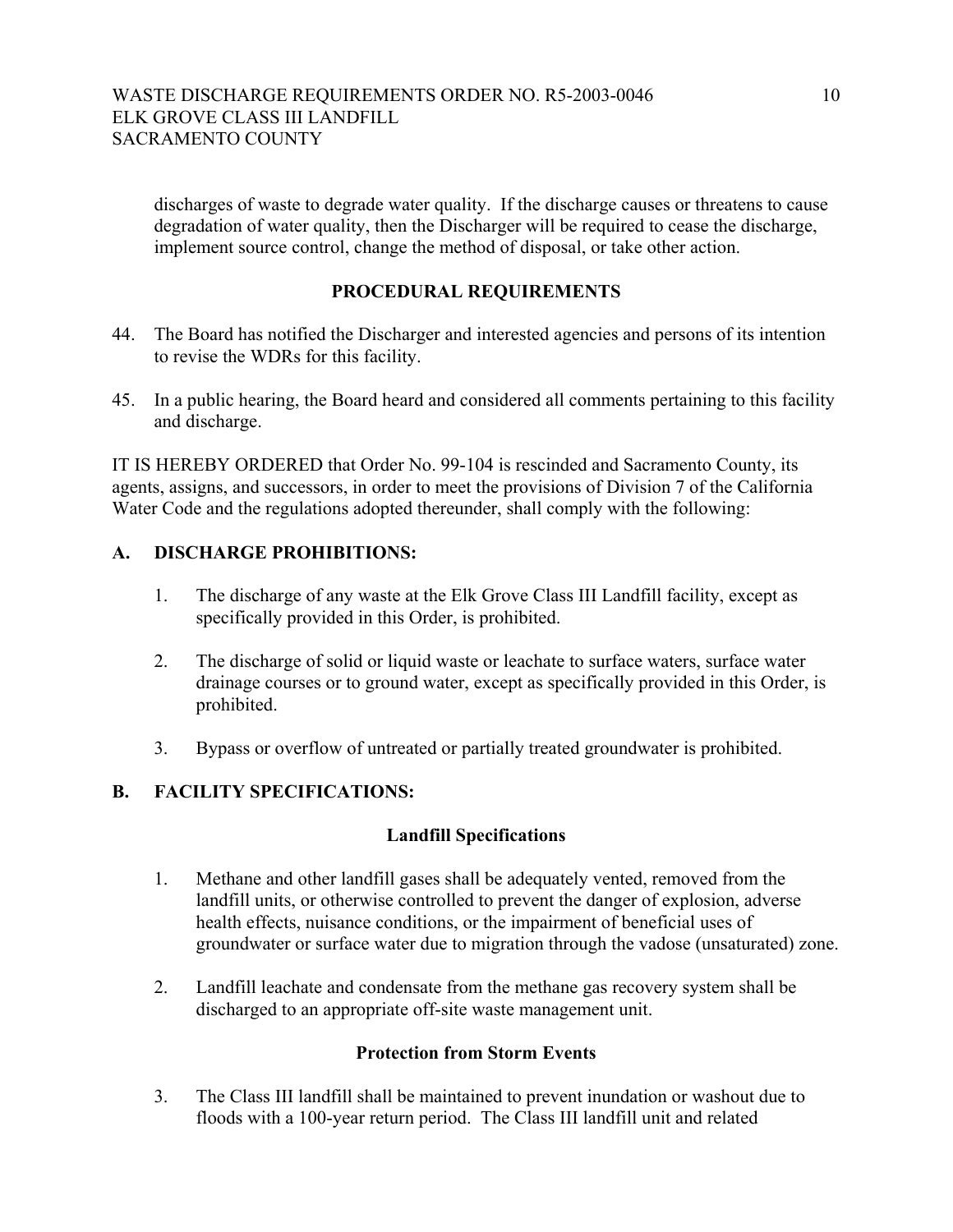containment structures shall be constructed and maintained to prevent, to the greatest extent possible, ponding, infiltration, inundation, erosion, slope failure, washout, and overtopping under 100-year, 24-hour precipitation conditions.

- 4. Precipitation and drainage control systems shall be designed and constructed to accommodate the anticipated volume of precipitation and peak flows from surface runoff under 100-year, 24-hour precipitation conditions, as described in Finding No. 13 above.
- 5. Surface drainage from tributary areas and internal site drainage from surface or subsurface sources shall not contact or percolate through wastes.
- 6. Annually, prior to the anticipated rainy season, any necessary erosion control measures shall be implemented, and any necessary construction, maintenance, or repairs of precipitation and drainage control facilities shall be completed to prevent erosion or flooding of the site and to prevent surface drainage from contacting or percolating through wastes.
- 7. The Discharger shall not cause an increase in turbidity over 10% of background in surface waters.

# **Post-Closure Maintenance**

- 8. During the closure and post-closure maintenance period, the Discharger shall conduct routine maintenance of the final cover, areas with interim cover, the precipitation and drainage control facilities, the groundwater, landfill gas monitoring systems, the landfill gas extraction system, and any facilities associated with corrective action.
- 9. The Discharger shall, in a timely manner, repair any areas of the final cover that have been damaged by erosion, cracking, differential settlement, subsidence or any other causes that could allow ponding of surface water or percolation of surface water into the wastes.
- 10. Prior to and during the rainy season, the Discharger shall perform any and all necessary reseeding of the final cover to maintain adequate vegetation.
- 11. The Discharger shall perform all post-closure maintenance activities specified in the facility's Final Closure and Post-Closure Maintenance Plan that are not specifically referred to in this Order.

#### **Corrective Action**

12. The Discharger shall perform all monitoring of the corrective action system as required by Monitoring and Reporting Program No. R5-2003-0046, which is incorporated herein and made part of this Order.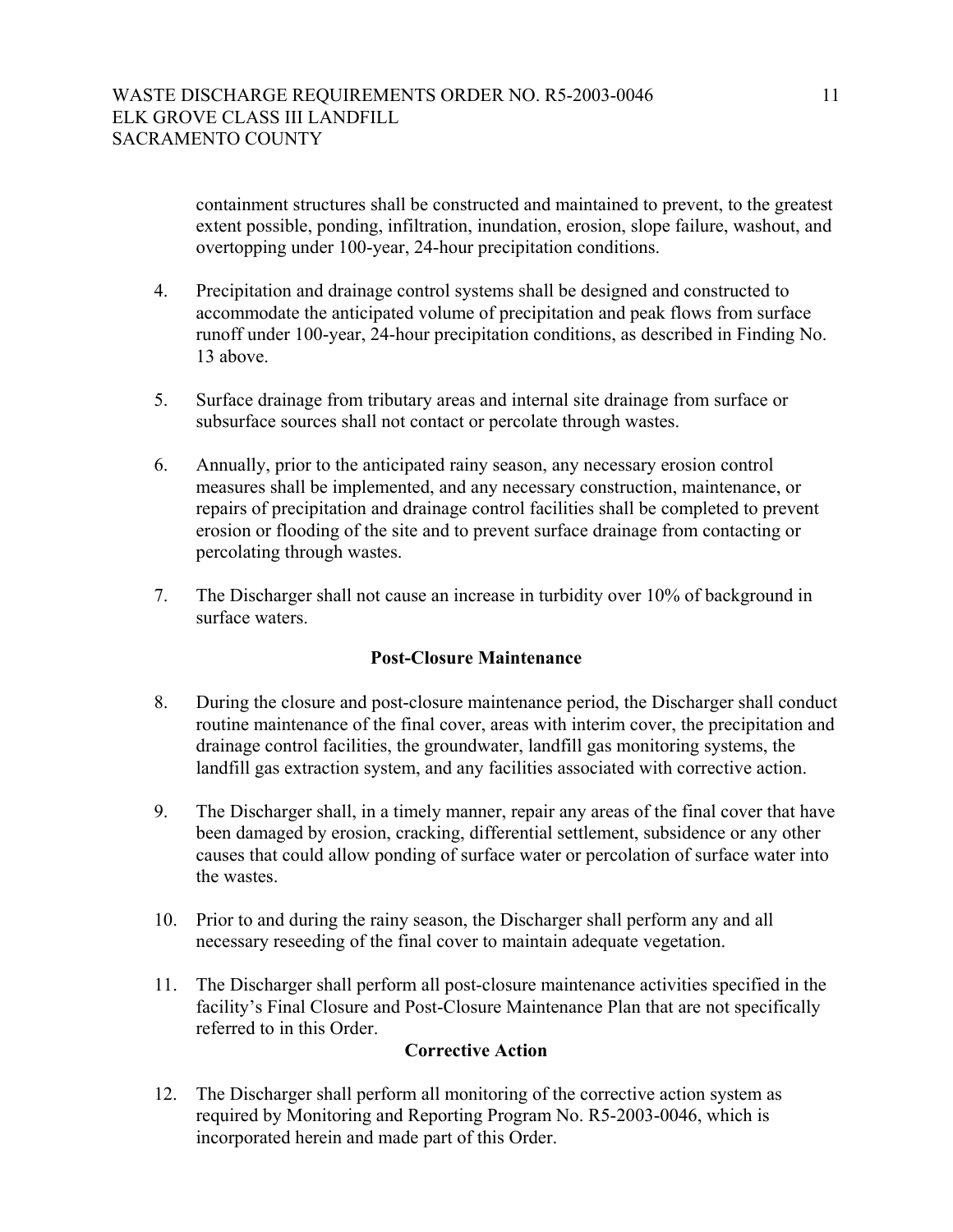- 13. Whenever possible, the detection limit and the reporting limit for all constituents of concern shall at equal to or less than the lowest applicable water quality objective for that constituent.
- 14. Prior to injection into groundwater or the vadose zone, effluent shall not exceed the following limitations:

|                        |                           |             | Maximum                      |
|------------------------|---------------------------|-------------|------------------------------|
| Constituent            | $EPA$ Method <sup>1</sup> | <u>Unit</u> | Concentration                |
| Acetone                | 8260B                     | $\mu$ g/L   | 10                           |
| 2-Butanone             | 8260B                     | $\mu$ g/L   | 10                           |
| Dichlorodifluoromethan | 8260B                     | $\mu$ g/L   |                              |
| e                      |                           |             |                              |
| Tetrachlorothene (PCE) | 8260B                     | $\mu$ g/L   | 0.06 <sup>2</sup>            |
| Vinyl Chloride         | 8260B                     | $\mu g/L$   | 0.05 <sup>2</sup>            |
| All other VOCs         | 8260B                     | $\mu g/L$   | 0.5                          |
| All SVOCs              | 8270B                     | $\mu$ g/L   | Practical Quantitation Limit |

 $1$  Other EPA methods can be used if they can achieve equal or better quantitation limits. <sup>2</sup> Must be below the lowest available practical quantitation limit that shall be no greater than  $0.1 \mu g/L$ .

- 15. Groundwater in the vadose zone shall be monitored to ensure that the treated groundwater remains uncontaminated in the vadose zone after discharge. If monitoring of free liquid in the vadose zone indicates the presence of any nonnaturally occurring constituents, the discharge of treated groundwater to the vadose zone shall cease until such time that measures are taken to assure that it remains uncontaminated.
- 16. The Discharger shall extract groundwater from a sufficient number of extraction wells and at sufficient flow rates to ensure capture of all groundwater containing VOCs at detectable concentrations.
- 17. The Discharger shall continue to extract landfill gas from the landfill. Landfill gas extraction shall be sufficient to prevent migration of contaminants to groundwater.
- 18. The Discharger shall ensure that groundwater injected at monitoring well MW-1, as described in Finding No. 37, does not contain detectable concentrations of any manmade constituents or any constituent at concentrations above any applicable water quality objective for the beneficial uses of groundwater. At a minimum, the Discharger shall analyze groundwater to be injected at MW-1 for VOCs and the dissolved metals listed in Footnote 2 of Table 1 of Monitoring and Reporting Program No. R5-2003-0046.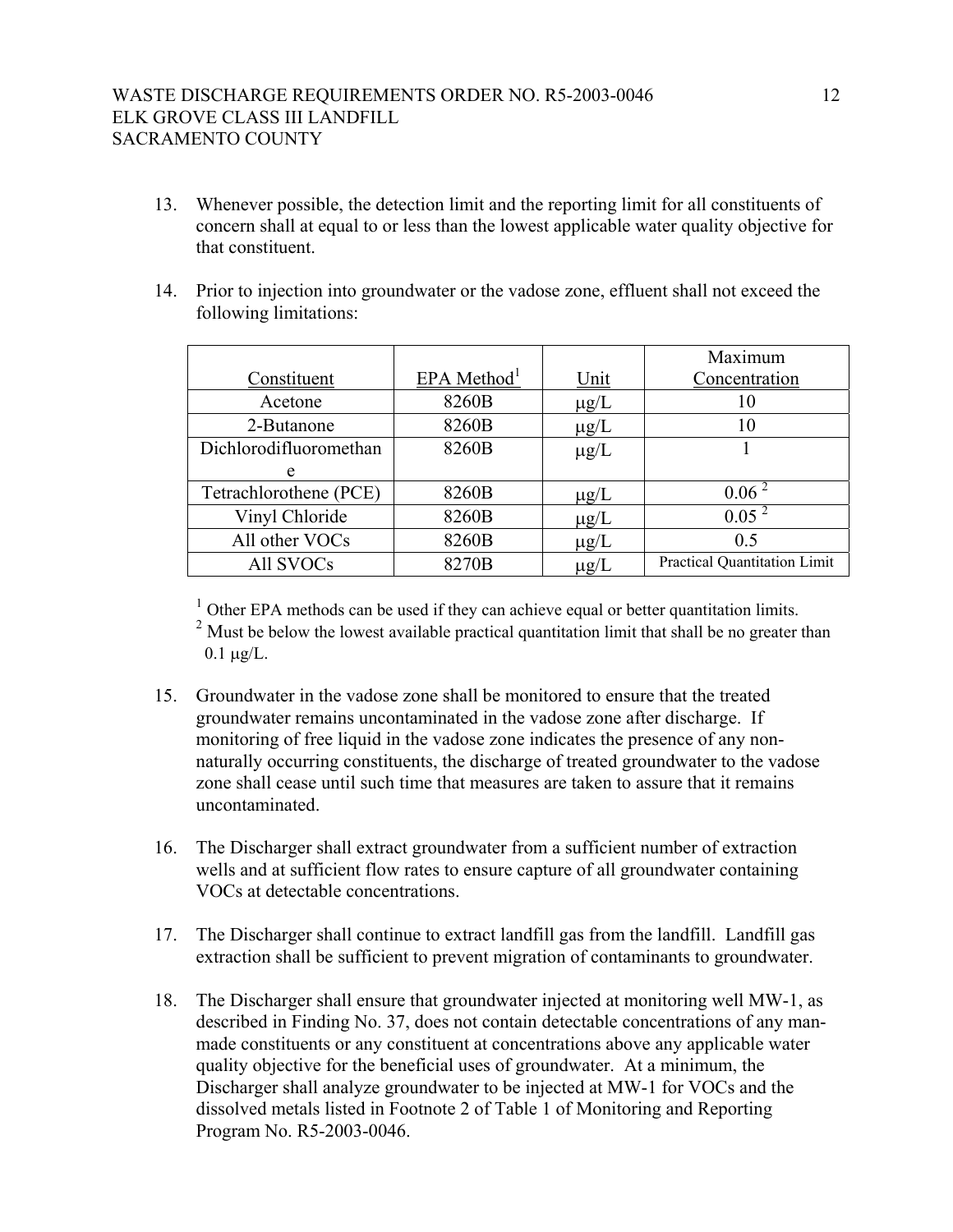- 19. Corrective action shall continue until the concentrations of all constituents of concern in groundwater beyond the point of compliance, as defined in MRP No. R5-2003-0046, achieve background concentrations.
- 20. If the Discharger or Regional Board staff find that the proposed corrective action is not sufficient to achieve background concentrations of constituents of concern in groundwater, the Discharger shall provide additional corrective action in compliance with this Order.

# **Unsaturated Zone Monitoring**

- 21. The requirement for monitoring of soil-pore liquid in the unsaturated zone is waived as described in Finding No. 23. The Discharger shall continue to maintain unsaturated zone monitoring points 1U, 2US and 2UN so that they may be monitored in the future if determined to be necessary.
- 22. As an alternate method of unsaturated zone monitoring allowed under §20415(d)(4) of Title 27, CCR, the Discharger shall monitor landfill gas probes for the presence of methane and carbon dioxide.

# **C. FINANCIAL ASSURANCE**

1. The Discharger shall obtain and maintain adequate assurances of financial responsibility for initiating and completing corrective action for all known and reasonably foreseeable releases from a waste management unit at the facility in accordance with Sections 20380(b) and 22222 of Title 27, CCR.

In the event that the Regional Board determines that the County of Sacramento has failed or is failing to perform corrective action as required by law, the Regional Board may direct the County of Sacramento to pay from the pledged revenue such amounts as necessary to insure sufficient corrective action, as provided in the Pledge of Revenue Agreement described in Finding No. 38. The County of Sacramento shall be obligated to use such funds for corrective action in accordance with the directive of the Regional Board.

2. The Discharger shall obtain and maintain adequate assurances of financial responsibility for post-closure maintenance at the facility in accordance with Section 22212 of Title 27, CCR.

In the event that the Regional Board determines that the County of Sacramento has failed or is failing to perform post-closure maintenance as required by law, the Regional Board may direct the County of Sacramento to pay from the pledged revenue such amounts as necessary to insure sufficient post-closure maintenance, as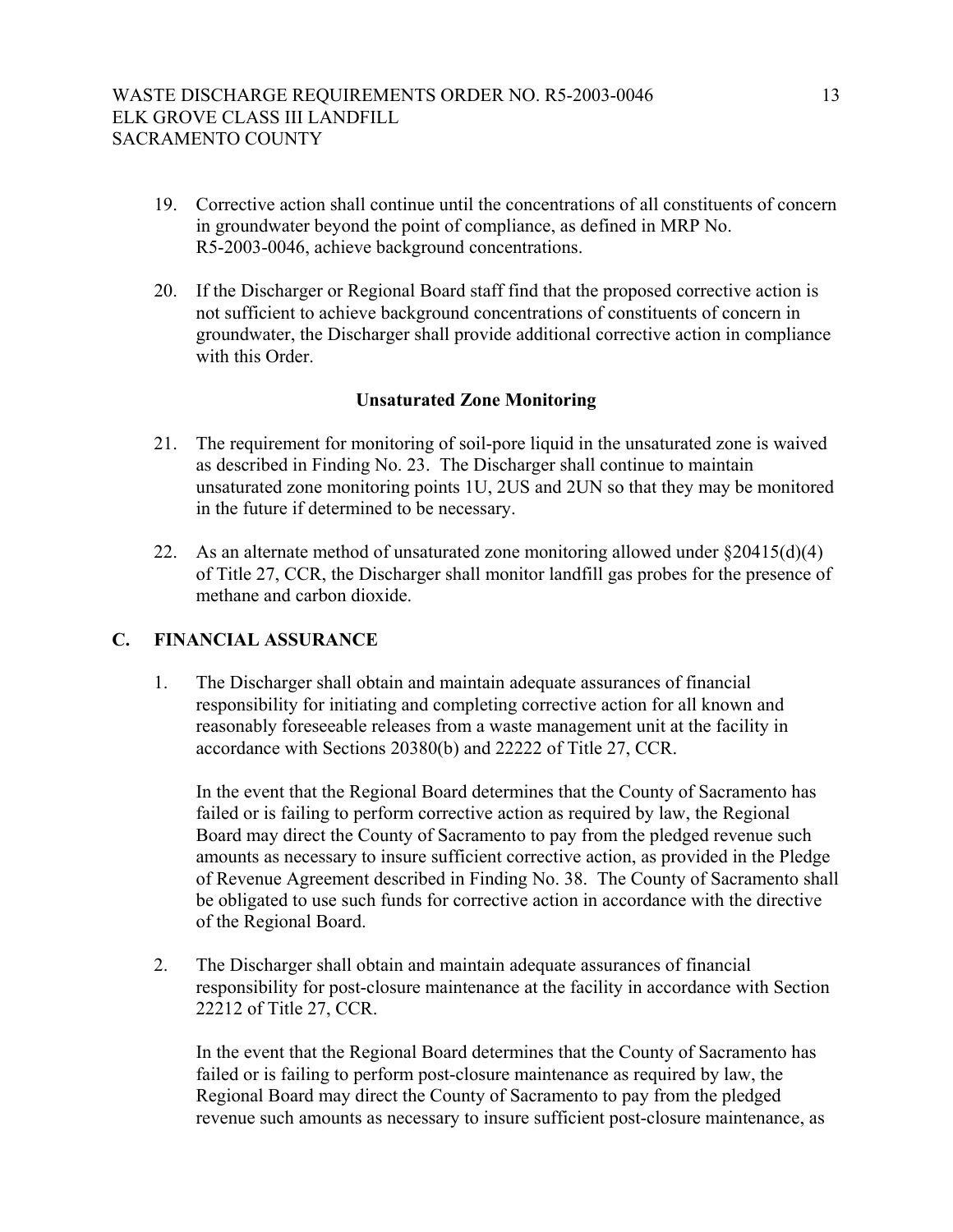provided in the Pledge of Revenue Agreement described in Finding No. 39. The County of Sacramento shall be obligated to use such funds for post-closure maintenance in accordance with the directive of the Regional Board.

# **D. PROVISIONS:**

- 1. The Discharger shall comply with the Standard Provisions and Monitoring Requirements, dated August 1997, which are hereby incorporated into and made part of this Order. A violation of any of the standard Provisions and Reporting Requirements is a violation of these WDRs.
- 2. The Discharger shall comply with Monitoring and Reporting Program No. R5-2003-0046. A violation of any of the provisions of the MRP is a violation of these WDRs.
- 3. The Discharger shall, in a timely manner, remove and relocate any waste discharged at this facility in violation of this order.
- 4. A copy of this Order shall be kept at the administrative offices of the Waste Management & Recycling Division for reference by operations and maintenance personnel, who shall be familiar with its contents.
- 5. In the event of any change in ownership of this waste management facility, the Discharger shall notify the succeeding owner or operator in writing of the existence of this Order. A copy of that notification shall be sent to the Board.
- 6. The Discharger shall maintain legible records of the volume and type of each waste discharged at the Class III Landfill and the manner and location of discharge. Such records shall be maintained at the office of the Solid Waste Management Division, Sacramento County, until the end of the post-closure maintenance period. These records shall be available for review by representatives of the Board at any time during normal business hours. At the end of the post-closure maintenance period, copies of these records shall be sent to the Regional Board.
- 7. The Discharger shall immediately notify the Board of any flooding, equipment failure, slope failure, or other change in site conditions which could impair the integrity of waste or leachate containment facilities or of precipitation and drainage control structures.
- 8. The post-closure maintenance period shall continue until the Board determines that remaining waste in the WMU(s) will not threaten water quality.